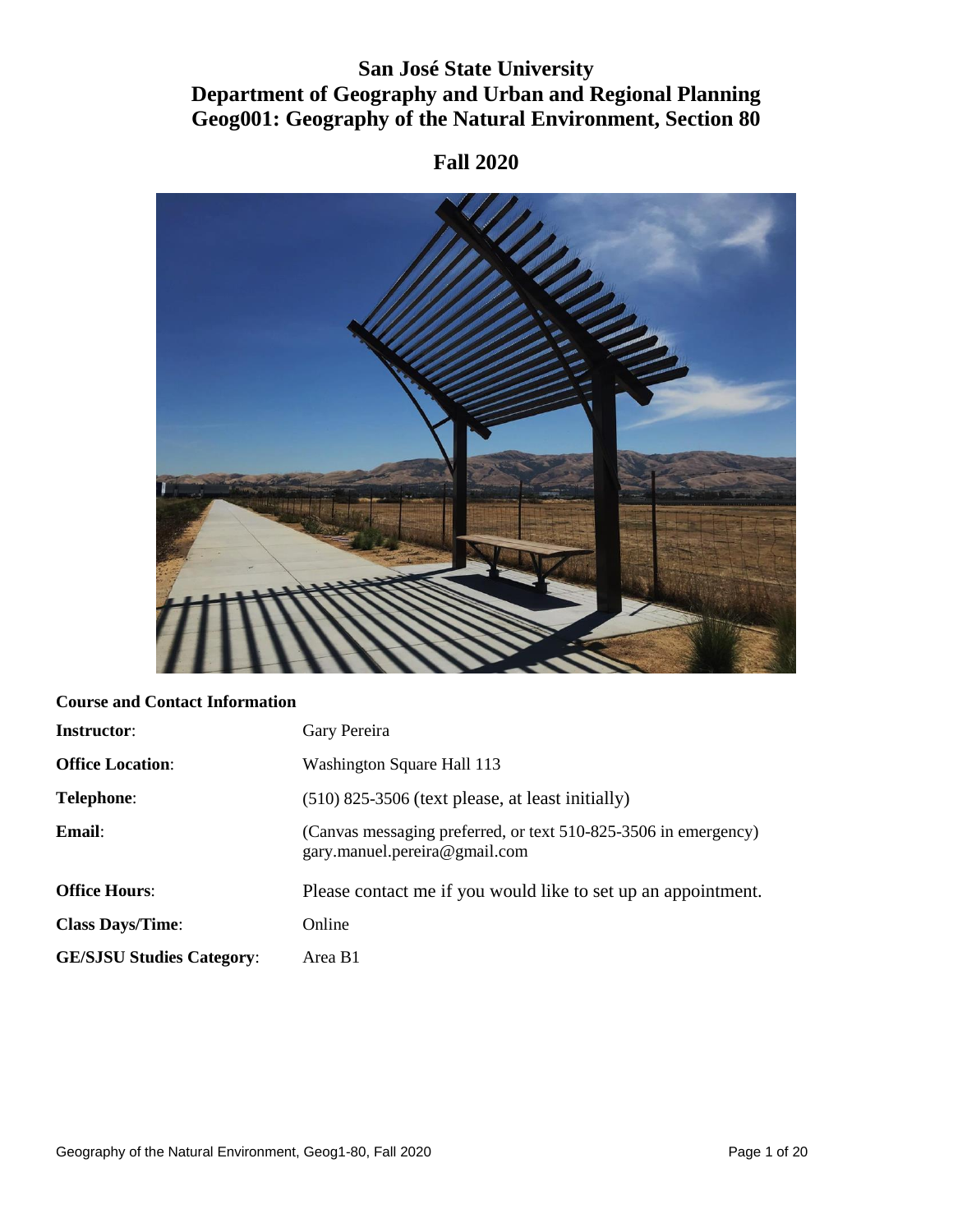## **Course Format**

This is an online course. Internet connectivity and a computer are required. Course materials (including this syllabus) can be found on the Canvas Leaning Management System course login website a[t http://sjsu.instructure.com,](http://sjsu.instructure.com/) under **Files**.

For this course, students are required submit one homework assignment each week, as well as a final evaluation paper. Study material and assignments are listed and described under **Assignments**, but additional requirements or suggestions may be discussed within recent **Announcements**. Please check **Announcements** at least once a week, and before submitting homework. All homework must be submitted, even if late. Repeated lateness should be explained in a message. As each assignment is viewed and graded, comments may be pinned to particular submissions. Check for such comments, regardless of whether you have received a grade, and address any concerns expressed there. If you would like to respond to a comment, please do so with an independent message. A final evaluation paper must also be submitted. That's it in a nutshell.

I provide the photo above to represent (with a little humor) how my courses might relate to some of the available online educational technologies that we are often encouraged to use. Look closely; you should notice something. The metal structure over the bench looks like something that might provide shade or shelter from rain, but in fact *it does neither, at any time*. Nevertheless, its oddly aligned slats need spikes to keep the birds away.

Imagine the bench in the photo as representing the three Canvas tabs that we will be using: **Assignments**, **Announcements**, and **Files**, communicating individually if necessary with Canvas **messaging**.

Imagine the metal structure in the photo as the rest of Canvas, which you may safely ignore for my classes. I don't mind it being there, but all we really need is the bench, from which you can metaphorically watch golden eagles, hawks, meadowlarks, gulls, waterfowl, songbirds, jackrabbits and colonies of ground squirrels just beyond the fence.

From the videos and texts I will ask you to examine, you can explore a great many things in great depth. The subject matter is what (hopefully) makes it engaging, not the structure of a course. Don't mistake the finger pointing at the moon for the moon itself. The finger is not important. Obeying the elaborate structures of education and social media is not the goal of my courses. I hope to keep that stuff to a minimum.

You should all be working and writing as individuals, so there is no need in my classes for group communication via skype, zoom, or whatever the latest platform may be. I will point out any interesting observations or advice that I might have generally about your homework responses in the **Announcements**, but I will never identify individual student publicly. If I send you a message, you may rest assured that I will keep any information we exchange private. Nevertheless, you may release any conversations that you have with me publicly at any time.

Within Canvas, conversations cannot be tampered with, ignored, or shared with others. There are no such assurances with email. That is why I would prefer never to use email. You may text my private phone number if you ever need to reach me in a hurry or in an emergency. Being late with homework is not an emergency.

Please read and view the material at the beginning of each homework assignment, as well as any new **Announcements**, every week. These are where my 'lectures' are located. If I suspect that you are not paying attention (by, for example, not addressing an additional question that I may have posed in a recent **Announcement**), this will be reflected in your grade. I encourage you to get someone to read and edit your homework before submission if you are uncertain, but your words and thoughts should be your own. You may quote extensively from material in the assigned or suggested texts or videos, but please provide attribution, by means of formal notes or references.

The university expects that each student put at least nine hours of work per week into each three-credit course. Your homework assignments and final paper are evaluated and graded primarily on the degree to which this expectation has been met, based on my impressions of your work. The more detailed, organized, and thoughtful your responses are, relative to your classmates, the better your grades will be. I do not grade on the basis of the opinions or conclusions you may express on any issue, even when I may ask you to express one. Further details are discussed below under Course Requirements and Assignments and in the Course Schedule.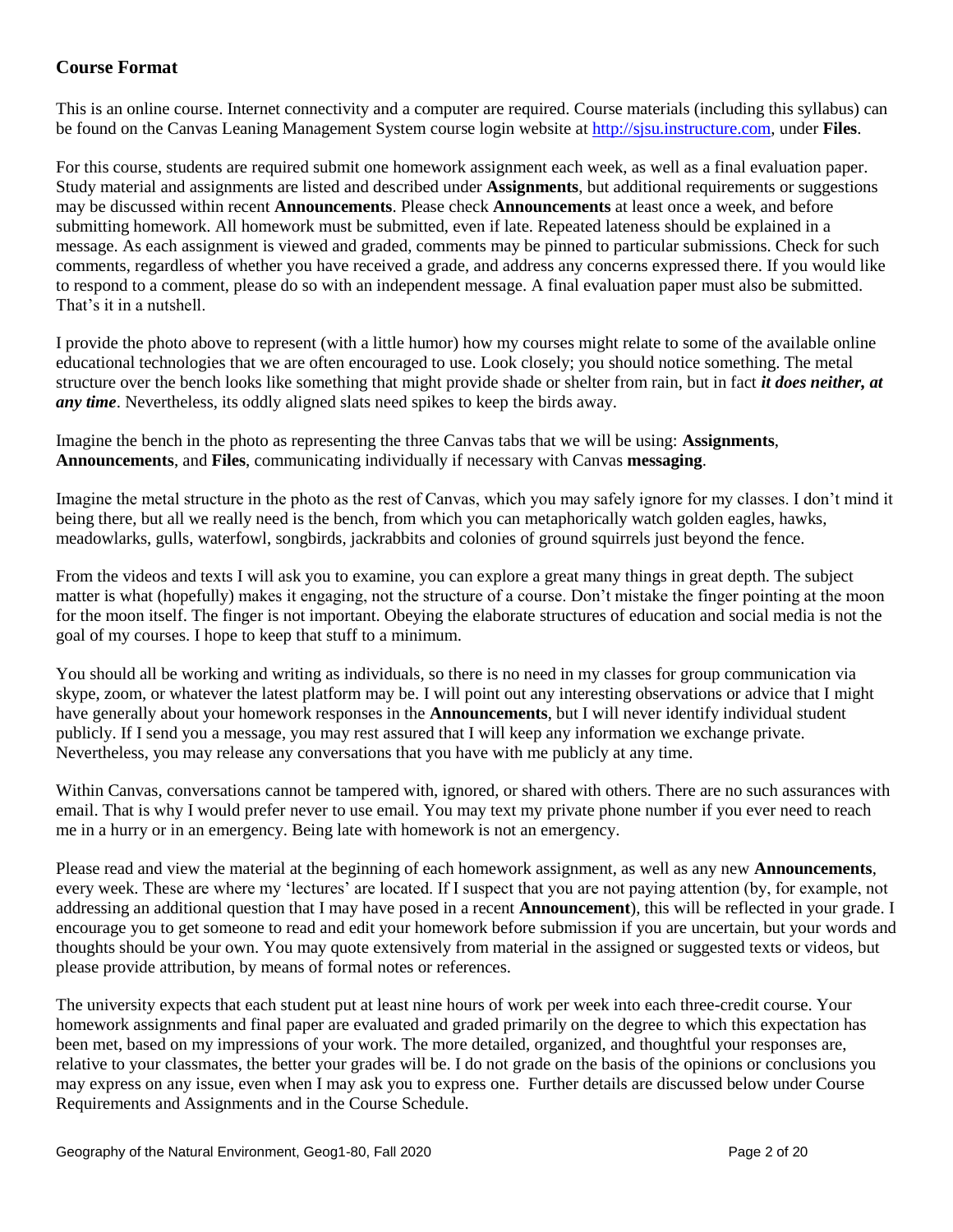# **Course Description**

This course covers the basic sciences that describe the Earth's atmosphere, hydrosphere, biosphere, and lithosphere.

### **Course Goals and Learning Outcomes**

This course is approved for General Education Core Physical Science area, B1. Upon successful completion of this course, students will be able to:

1: use the methods of science and knowledge derived from current scientific inquiry in life or physical science to question existing explanations.

Evidence-based learning and discovery form the basis of scientific inquiry. The focus of this class is therefore on evidence, rather than belief. Challenges to existing explanations are approached through examination of evidence.

2: demonstrate ways in which science influences and is influenced by complex societies, including political and moral issues.

The technical and cognitive methods of understanding used by researchers in physical geography are described throughout the course. The goal of achieving relative independence of the natural sciences from social belief systems is recognized, as is the influence of such belief systems on the process of achieving that goal. The influence of the resulting comprehension of natural systems on human societies is emphasized throughout the course, particularly with regard to natural disasters like earthquakes, as well as the complex impact of climate change on social systems.

3: recognize the methods of science, including quantitative, analytical reasoning techniques.

The tools and methodologies of the physical geographical sciences, as well as the analytical and algorithmic reasoning techniques, are studied in some detail. Students shall understand how knowledge is achieved and improved on an ongoing basis.gh time; systems of classification; and physical processes of the natural environment.

### **Textbook**

The **Fundamentals of Physical Geography** ( $2<sup>nd</sup>$  edition) is a free online textbook with over 300 pages and 400 illustrations, photos and animated graphics. It is the work of two professors from the University of British Columbia Okanagan – Dr. Michael Pidwirny & Scott Jones. Important terms are hyperlinked to a glossary. There are links to study guide pages and additional reading within each chapter. Most importantly, 'weblinks' are provided for each chapter that provide a wealth of well-respected sources of additional data and social media. The textbook is accessible here:

<http://www.physicalgeography.net/fundamentals/contents.html>

### **Additional Readings**

These files are all available from Canvas, under **Files**: NCA4\_Ch25\_Southwest\_Full.pdf, 2018indicatorssummary.pdf StayingSafeWhereTheEarthShakes\_BayArea.pdf, PuttingDownRootsInEarthquakeCountry\_BayArea.pdf

### **Other technology requirements**

A device capable of streaming video from the Internet is required for this course. Most of these streaming videos (including my own) are being offered in high definition. Your computer and Internet connection should be sufficiently powerful to portray them smoothly at the original resolution.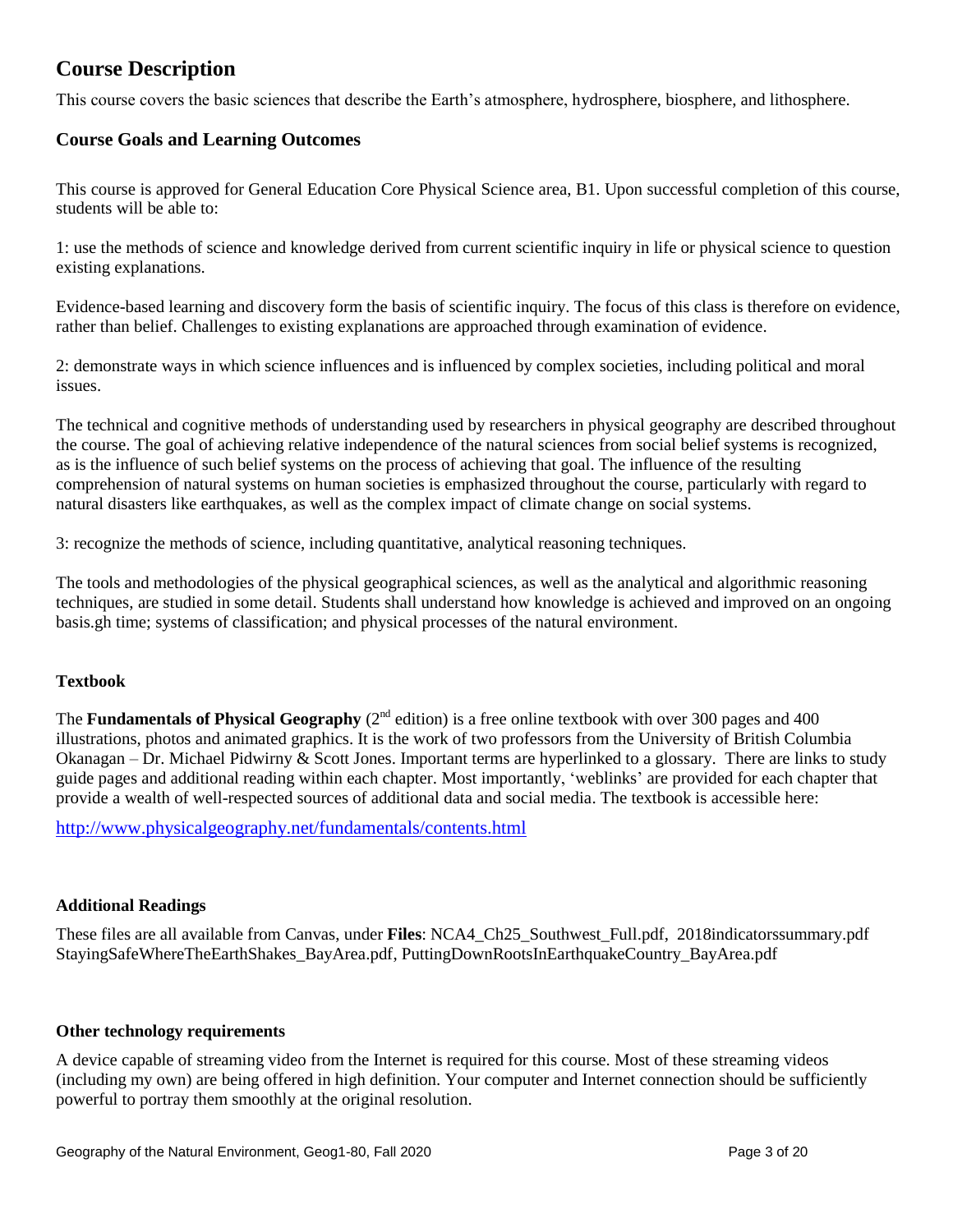### **Videos**

Videos are a big part of this course, and much of the homework will be judged on the basis of how closely you considered them in your discussions. If you are accessing each assignment through CANVAS **Assignments**, you might be given the choice of opening a video in a separate browser or of watching it embedded within CANVAS. Whichever method you use, feel free to scrub and pause each video frequently and watch portions repeatedly, taking notes as you watch. Watching videos within separate browsers often provides you with additional information, as well as access to other material on the author's channel. You might want to pull up videos on your phone or tablet as you write on a laptop. Do whatever feels comfortable, but make sure you have a large enough screen and sufficient bandwidth to see the details (including text) that are important to most of these videos, including mine. I encourage you to explore the work of any YouTube contributor whose work you appreciate.

Many YouTube videos are preceded by ads. Usually, these ads can be cut short by clicking on 'Skip Ad' at the lower right of the screen, or by clicking on the x at the upper right of a popup ad. There are never ads on my own videos, and I get no monetary benefit from YouTube. I also provide no tags on my videos. If you view a video within Canvas (by clicking on the image rather than the link), this is not counted as a 'view' by YouTube. For these reasons, my videos (intentionally) get few views. However, you may share my videos at any time.

# **Course Requirements and Assignments**

### **Homework**

Fourteen homework assignments must be completed on or before the due dates, as described in the course schedule below. Please submit these responses via Canvas. For each homework assignment, I would prefer you use primarily 10pt font with 1½ line spacing. Put your name, the homework number, 'Pereira', 'geog1-80' and 'Fall 2019', arranged at the upper right of the first page. Text, figures, and images lifted from documents or screenshots may be embedded in your homework, but these must all include full attribution. In other words, be honest about which words, figures and images are your and which are from other sources. It is often helpful to include this sort of material, but these should be explicitly cited. Habitual lateness in submitting assignments may result in a full grade change at the instructor's discretion.

You will be graded relative to the performance of your classmates in the current and former semesters. I may offer comments or advice in Canvas for each assignment. Check back on each assignment not only for your grade, but also for any comments I may have left. If you'd like to continue the conversation (which I welcome) please do so as a Canvas message to me independently of that particular assignment, which I am unlikely to check back on.

### **Announcements**

Please check the **Announcements** tab every week. Discussions of homework results and expectations, current events, and other issues of interest to this class will be posted there. Additional homework questions may also be posted, due more than a week after posting.

### **Final Evaluation**

In at least four to five pages (10pt font,  $1\frac{1}{2}$  spaced as usual), you will be asked to describe steps that might be taken before, during, and after a major destructive earthquake, from the perspective of a family member, and/or neighbor, public servant, health care worker, business officer, planner, etc. in order to reduce suffering and loss. Hopefully, this will never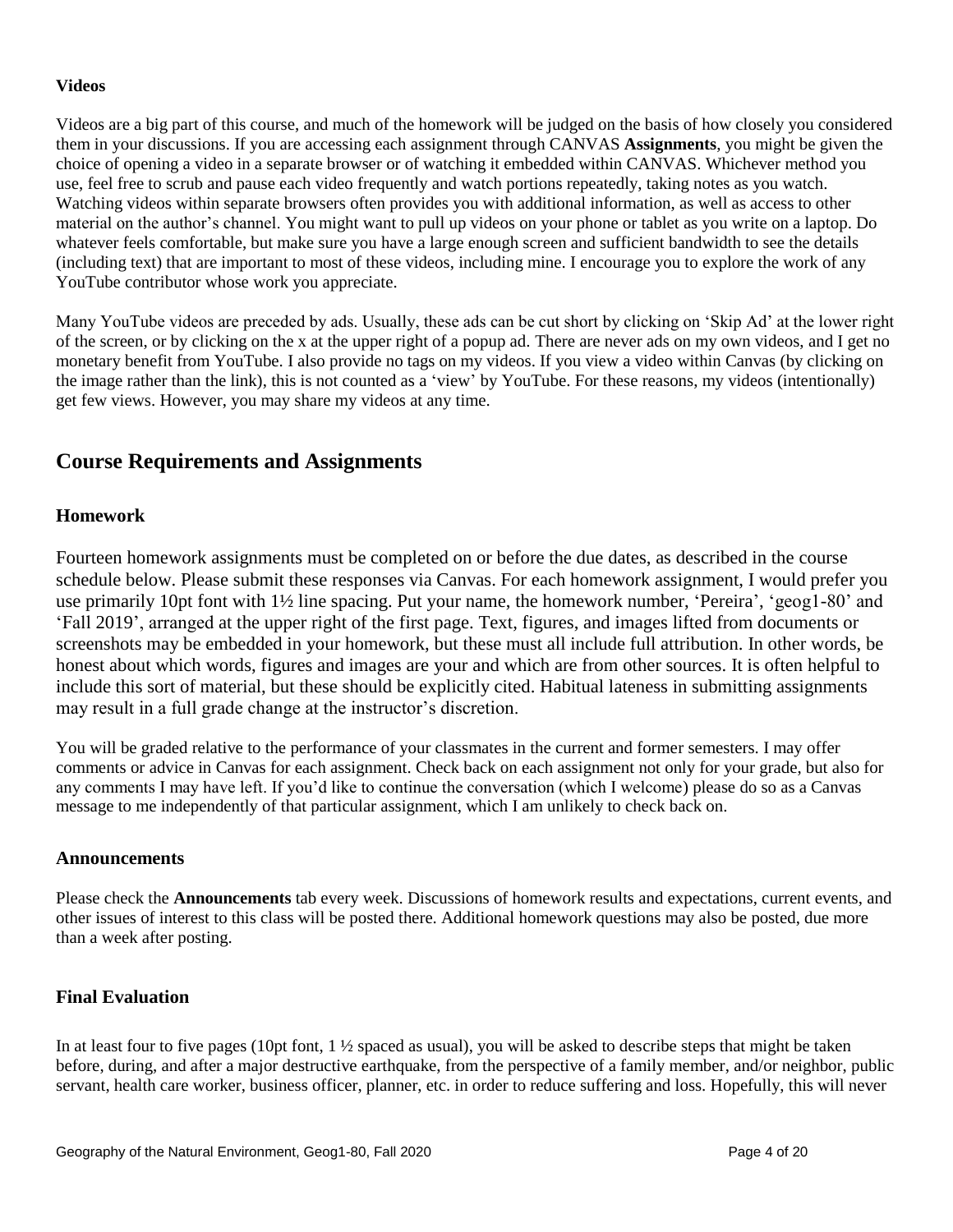happen to you. But living where we do, we all need to take this seriously. That's why I've chosen this topic in place of a comprehensive test. A full description is provided in the Course Schedule below.

You all should create and begin populating your own Portfolium accounts, which you can constantly revise and over which you have total control. It's free. Here is one I made a few years ago: <https://portfolium.com/garympereira/portfolio>

# **Grading Information**

Fourteen homework assignments and the Final Exam must be completed on or before the due dates, as described in the Course Schedule below. Please submit these responses as either Word or pdf files via Canvas.

### **Determination of Grades**

| Homework assignments $(6.5\%$ each) x 14 | 91%  |
|------------------------------------------|------|
| <b>Final Evaluation</b>                  | 9%   |
| <b>Total</b>                             | 100% |

| 98% and above | $A+$           |
|---------------|----------------|
| 94% - 97%     | $\overline{A}$ |
| 93% - 90%     | $A -$          |
| 89% - 87%     | $B+$           |
| 86% - 84%     | $\overline{B}$ |
| 83% - 80%     | $B -$          |
| 79% - 77%     | $C+$           |
| 76% - 74%     | $\overline{C}$ |
| 73% - 70%     | $\overline{C}$ |
| 69% - 67%     | $D+$           |
| 66% - 64%     | D              |
| 63% - 60%     | D-             |
| below 60%     | F              |

### **University Policies**

SJSU classes are designed such that in order to be successful, it is expected that students will spend a minimum of fortyfive hours for each unit of credit (normally three hours per unit per week), including preparing for class, participating in course activities, completing assignments, and so on. More details about student workload can be found in University Policy S12-3 at [http://www.sjsu.edu/senate/docs/S12-3.pdf.](http://www.sjsu.edu/senate/docs/S12-3.pdf)

Note that "All students have the right, within a reasonable time, to know their academic scores, to reWatch their gradedependent work, and to be provided with explanations for the determination of their course grades." See University Policy F13-1 at http://www.sjsu.edu/senate/docs/F13-1.pdf for more details.

Per University Policy S16-9, university-wide policy information relevant to all courses, such as academic integrity, accommodations, etc. will be available on Office of Graduate and Undergraduate Programs' [Syllabus Information web](http://www.sjsu.edu/gup/syllabusinfo/)  [page](http://www.sjsu.edu/gup/syllabusinfo/) at<http://www.sjsu.edu/gup/syllabusinfo/>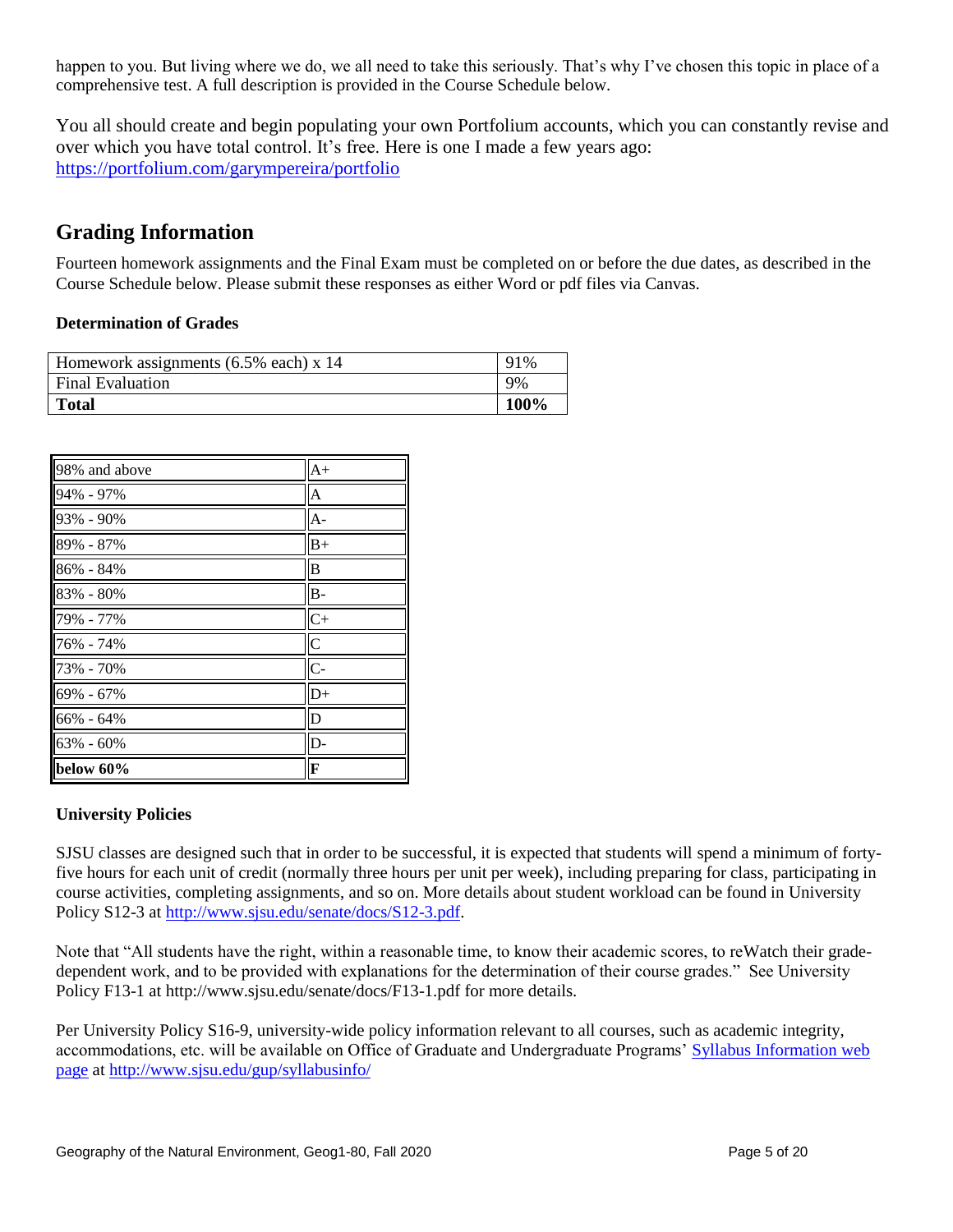# **Geog1-80, Geography of the Natural Environment, Fall 2020**

Please submit your homework responses as Word or pdf files by the due date indicated. Use 10 point font, with 1 ½ line spacing and normal margins. Put at upper right on the first page of each submission your name, the homework #, geog1-80, Fall 2020.

### **Course Schedule**

| Week | <b>Due</b><br><b>Date</b> | <b>Discussion, Readings, Videos, Assignments</b>                                                                                                                                                                                                                                                                                                                                                                                                                                                                                                                                                                                                                                                                                                                                                                 |
|------|---------------------------|------------------------------------------------------------------------------------------------------------------------------------------------------------------------------------------------------------------------------------------------------------------------------------------------------------------------------------------------------------------------------------------------------------------------------------------------------------------------------------------------------------------------------------------------------------------------------------------------------------------------------------------------------------------------------------------------------------------------------------------------------------------------------------------------------------------|
|      |                           |                                                                                                                                                                                                                                                                                                                                                                                                                                                                                                                                                                                                                                                                                                                                                                                                                  |
| 1    |                           | Topic: The nature of the natural sciences                                                                                                                                                                                                                                                                                                                                                                                                                                                                                                                                                                                                                                                                                                                                                                        |
|      |                           | (If you haven't watched the general notes video, please do so.)                                                                                                                                                                                                                                                                                                                                                                                                                                                                                                                                                                                                                                                                                                                                                  |
|      |                           | <b>Optional:</b> General notes for my online classes [Gary Pereira]                                                                                                                                                                                                                                                                                                                                                                                                                                                                                                                                                                                                                                                                                                                                              |
|      |                           | https://youtu.be/_AN8k0Ogwl0                                                                                                                                                                                                                                                                                                                                                                                                                                                                                                                                                                                                                                                                                                                                                                                     |
|      |                           | Watch: Rupert Sheldrake - The Science Delusion [revolutionloveevolve]<br>https://youtu.be/JKHUaNAxsTg                                                                                                                                                                                                                                                                                                                                                                                                                                                                                                                                                                                                                                                                                                            |
|      |                           | Sheldrake's views may appear controversial, but his physics is accurate, and he brings up a number of<br>interesting points. I've asked you to watch this in order to disabuse you of the notion that you have to be<br>a materialist in order to be a scientist. Nonlinearities (in the mathematical sense) yield all sorts of weird<br>and wonderful things. Nature itself is almost entirely nonlinear in form and function. As we begin to<br>look ever more closely at astronomical objects, from stars to galaxies and beyond, they appear to be as<br>complex in their own way as living things here on Earth. The universe itself, as we see it more closely,<br>reveals its own evolution. It actually resembles something far more interesting than the mechanical<br>caricature we've ascribed to it. |
|      |                           | As an example of the sorts of things that come out of a relatively simple nonlinear relationship, consider<br>the Mandelbrot Set. As you zoom into the boundary of solutions to an iterative equation on eth complex<br>number plane, it reveals itself in astonishing complexity. Again, these fractal patterns that come out of<br>pure mathematics appear to be more biological than mechanical.                                                                                                                                                                                                                                                                                                                                                                                                              |
|      |                           | Optional: Sapphires - Mandelbrot Fractal Zoom [Maths Town]<br>https://youtu.be/8cgp2WNNKmQ                                                                                                                                                                                                                                                                                                                                                                                                                                                                                                                                                                                                                                                                                                                       |
|      |                           | The forms you can see emerging from the background and dissolving into the foreground as we zoom in<br>are actually emerging from the calculations as they are performed. As with chaotic phenomena, as with<br>evolutionary phenomena, we cannot predict very far ahead what sorts of forms will appear. Emergence<br>seems to be of fundamental significance in both the mathematical and observable world, even if we<br>cannot fully conceptualize it. The concept is difficult to formalize in words.                                                                                                                                                                                                                                                                                                       |
|      |                           | <b>Watch:</b> Emergence [Systems Innovation]<br>https://youtu.be/QItTWZc7hKs                                                                                                                                                                                                                                                                                                                                                                                                                                                                                                                                                                                                                                                                                                                                     |
|      |                           | <b>Watch:</b> The Science of Patterns [Systems Innovation]<br>https://youtu.be/kh6KMW8J3RQ                                                                                                                                                                                                                                                                                                                                                                                                                                                                                                                                                                                                                                                                                                                       |
|      |                           | <b>Watch:</b> Synergies [Systems Innovation]<br>https://youtu.be/rsn5EQoAhUc                                                                                                                                                                                                                                                                                                                                                                                                                                                                                                                                                                                                                                                                                                                                     |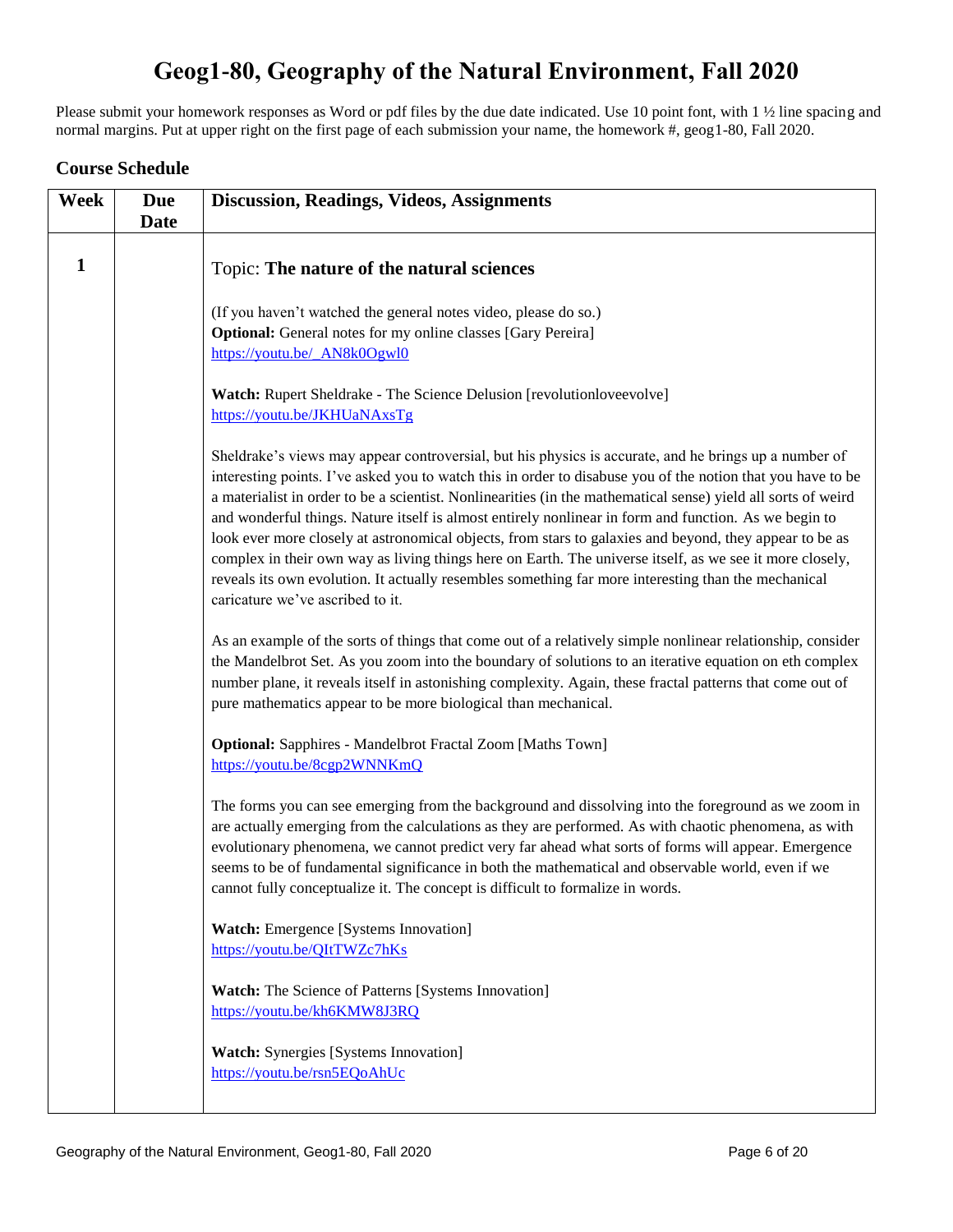| Week           | <b>Due</b>  | <b>Discussion, Readings, Videos, Assignments</b>                                                                                                                                                                    |
|----------------|-------------|---------------------------------------------------------------------------------------------------------------------------------------------------------------------------------------------------------------------|
|                | <b>Date</b> |                                                                                                                                                                                                                     |
|                |             | <b>Optional:</b> Pattern formation in Nature 2: lichens and terracettes [Gary Pereira]                                                                                                                              |
|                |             | https://youtu.be/AZ14PyiqM28                                                                                                                                                                                        |
|                |             |                                                                                                                                                                                                                     |
|                |             | <b>Optional:</b> Pattern formation in Nature 3: bird song [Gary Pereira]<br>https://youtu.be/UvGue54F4lk                                                                                                            |
|                |             |                                                                                                                                                                                                                     |
|                |             | <b>Homework 1:</b>                                                                                                                                                                                                  |
|                | 08/25/20    |                                                                                                                                                                                                                     |
|                |             | 1. Describe the concepts of emergence, synergies, and pattern formation, and try to illustrate them in the                                                                                                          |
|                |             | context of the natural sciences with a few examples.                                                                                                                                                                |
|                |             |                                                                                                                                                                                                                     |
|                |             |                                                                                                                                                                                                                     |
| $\overline{2}$ |             | Topic: Emergence, resilience, and antifragility                                                                                                                                                                     |
|                |             |                                                                                                                                                                                                                     |
|                |             | Watch: Long Tail Distributions [Systems Innovation]                                                                                                                                                                 |
|                |             | https://youtu.be/vIp1kY0H0yw                                                                                                                                                                                        |
|                |             | The significance of nonlinear phenomena (that is, most things) cannot be determined by addition and                                                                                                                 |
|                |             | subtraction alone. Imagine bumping into a wall at 1 mile per hour. No big deal. Now imagine doing that                                                                                                              |
|                |             | fifty times in a row. It would be kind of silly but still, no big deal. Now imagine bumping into the wall                                                                                                           |
|                |             | just once, but moving at fifty miles per hour. Obviously, a very different result from doing it fifty times                                                                                                         |
|                |             | at 1 mph. A great deal of what happens in the real world is not simply additive. The sorts of events that                                                                                                           |
|                |             | carry the most significance (possibly the only significance) are often very those rare events that are                                                                                                              |
|                |             | strung out along the long tail of the powerfulness v frequency distribution. These are the events that                                                                                                              |
|                |             | actually change lives, nations, and civilizations.                                                                                                                                                                  |
|                |             |                                                                                                                                                                                                                     |
|                |             | We need look no further than the past few months for the perfect example of a highly nonlinear process<br>involving evolution, viral reproduction, and spreading, whose effects will touch upon every single one of |
|                |             | the topics we will be discussing here, possibly for the rest of our lives. So how do you respond to such                                                                                                            |
|                |             | potentially malevolent nonlinear phenomena? We should try first to understand them. We should also                                                                                                                  |
|                |             | discover, develop, and promote processes that would help benign, fragile, but beneficial entities survive,                                                                                                          |
|                |             | thrive, and possibly grow stronger under adverse conditions. This characteristic has recently been termed                                                                                                           |
|                |             | 'antifragility'; Nassim Taleb has written a book on the topic. As Taleb himself points out, this is a very                                                                                                          |
|                |             | old idea, based very often on close observation of living things, including human beings.                                                                                                                           |
|                |             |                                                                                                                                                                                                                     |
|                |             | Watch: Nassim Taleb Explains Antifragility in Under 5 Minutes                                                                                                                                                       |
|                |             | https://youtu.be/C40zwpdc yo                                                                                                                                                                                        |
|                |             | https://en.wikipedia.org/wiki/Antifragile                                                                                                                                                                           |
|                |             |                                                                                                                                                                                                                     |
|                | 09/01/20    | <b>Homework 2:</b>                                                                                                                                                                                                  |
|                |             | 1. What are long-tailed statistical distributions? How might events following a power-law or long-tailed                                                                                                            |
|                |             | distribution make assumptions of long-term normality nonsensical? In other words, are common                                                                                                                        |
|                |             | statistical terms always meaningful? For example, can the mean of a power-law distribution ever be                                                                                                                  |
|                |             | determined?                                                                                                                                                                                                         |
|                |             |                                                                                                                                                                                                                     |
|                |             | 2. What is antifragility? Try to explain how it is different from resilience or robustness.                                                                                                                         |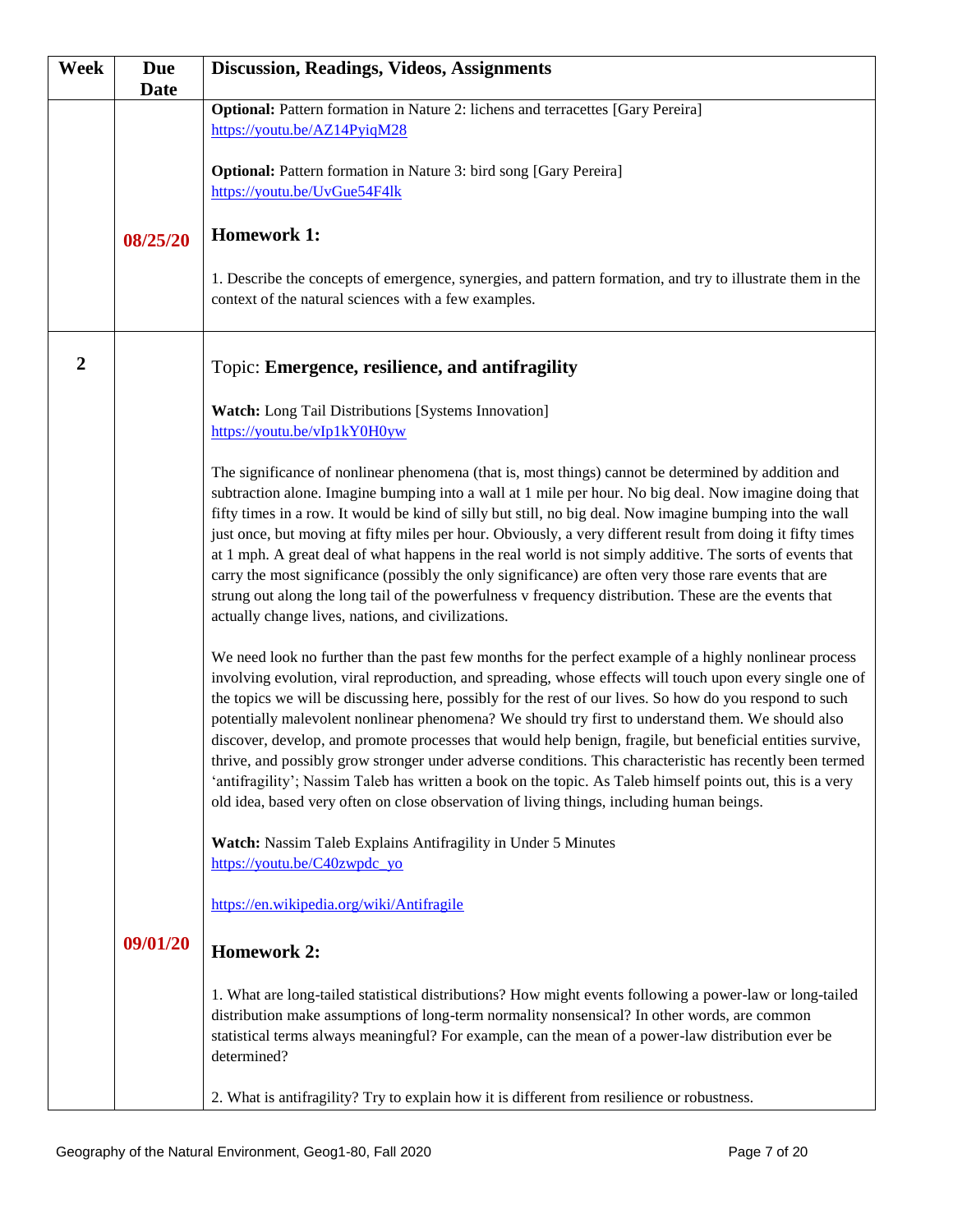| <b>Week</b> | <b>Due</b><br><b>Date</b> | <b>Discussion, Readings, Videos, Assignments</b>                                                                                                                                                                                                                                                                                                                                                                                                                                                                                                                             |
|-------------|---------------------------|------------------------------------------------------------------------------------------------------------------------------------------------------------------------------------------------------------------------------------------------------------------------------------------------------------------------------------------------------------------------------------------------------------------------------------------------------------------------------------------------------------------------------------------------------------------------------|
| 3           |                           | <b>Topic:</b> Energy                                                                                                                                                                                                                                                                                                                                                                                                                                                                                                                                                         |
|             |                           | Watch: A guide to the energy of the Earth<br>https://youtu.be/fHztd6k5ZXY                                                                                                                                                                                                                                                                                                                                                                                                                                                                                                    |
|             |                           | Access the text Fundamentals of Physical Geography<br>http://www.physicalgeography.net/fundamentals/contents.html                                                                                                                                                                                                                                                                                                                                                                                                                                                            |
|             |                           | Read CHAPTER 6: Energy and Matter                                                                                                                                                                                                                                                                                                                                                                                                                                                                                                                                            |
|             |                           | Each chapter of the online text <b>Fundamentals of Physical Geography</b> includes a Study Guide page. At<br>the bottom of each Study Guide page is a list of Essay Questions. Responses to questions from the book<br>may be partially copied and pasted from the text, but most of the writing should be your own. Take your<br>answers, at least in part, from the section of that chapter that discusses the topic at hand. Do NOT take<br>them from the summary of the chapter. Use your own words most of the time, and incorporate what you<br>learn from the videos. |
|             | 09/08/20                  | <b>Homework 3:</b>                                                                                                                                                                                                                                                                                                                                                                                                                                                                                                                                                           |
|             |                           | 1. Describe some internal and external sources of energy for the Earth.                                                                                                                                                                                                                                                                                                                                                                                                                                                                                                      |
|             |                           | Chapter 6 Essay Questions 3, 4, 5, 6, 7, 9, 10, 11, 12:                                                                                                                                                                                                                                                                                                                                                                                                                                                                                                                      |
|             |                           | 6.3. How do the three mechanisms of conduction, convection and radiation move energy from one place<br>to another?                                                                                                                                                                                                                                                                                                                                                                                                                                                           |
|             |                           | 6.4. Outline the three laws of thermodynamics.                                                                                                                                                                                                                                                                                                                                                                                                                                                                                                                               |
|             |                           | 6.5. What is radiation? How is it created? What factors determine its quantity and quality?                                                                                                                                                                                                                                                                                                                                                                                                                                                                                  |
|             |                           | 6.6. Define the Stefan-Boltzmann Law. What does it describe?                                                                                                                                                                                                                                                                                                                                                                                                                                                                                                                 |
|             |                           | 6.7. Define Wien's Law. What does it describe?                                                                                                                                                                                                                                                                                                                                                                                                                                                                                                                               |
|             |                           | 6.9. How does the Sun create the energy that drives most systems on the Earth?                                                                                                                                                                                                                                                                                                                                                                                                                                                                                               |
|             |                           | 6.10. How does the tilt of the Earth's axis influence the annual solar insolation received at a site located<br>at 50 degrees North latitude?                                                                                                                                                                                                                                                                                                                                                                                                                                |
|             |                           | 6.11. What influence does Earth rotation have on solar insolation received at the equator?                                                                                                                                                                                                                                                                                                                                                                                                                                                                                   |
|             |                           | 6.12. How does angle of incidence control the intensity of solar radiation received at the Earth's surface?                                                                                                                                                                                                                                                                                                                                                                                                                                                                  |
|             |                           |                                                                                                                                                                                                                                                                                                                                                                                                                                                                                                                                                                              |
|             |                           |                                                                                                                                                                                                                                                                                                                                                                                                                                                                                                                                                                              |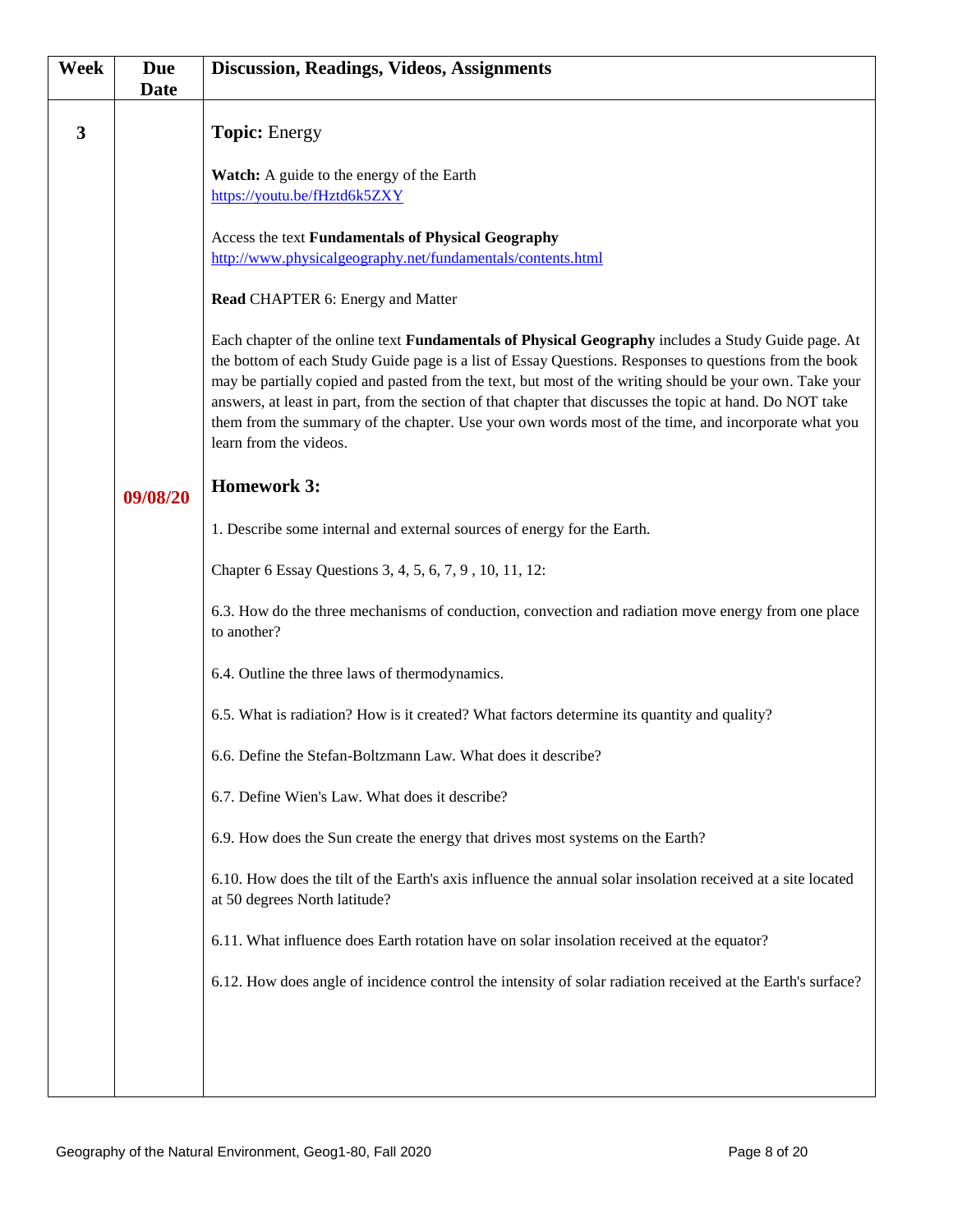| Week                    | <b>Due</b><br><b>Date</b> | <b>Discussion, Readings, Videos, Assignments</b>                                                                                                                                                                                                                                                                                                                                                                                                                                     |
|-------------------------|---------------------------|--------------------------------------------------------------------------------------------------------------------------------------------------------------------------------------------------------------------------------------------------------------------------------------------------------------------------------------------------------------------------------------------------------------------------------------------------------------------------------------|
| $\overline{\mathbf{4}}$ |                           | <b>Topic: Sense and Representation; Endeavors in Science</b>                                                                                                                                                                                                                                                                                                                                                                                                                         |
|                         |                           | Watch: What is Remote Sensing?<br>https://youtu.be/xIsUP1Ds5Pg                                                                                                                                                                                                                                                                                                                                                                                                                       |
|                         |                           | Watch: How Does LiDAR Remote Sensing Work? Light Detection and Ranging<br>https://youtu.be/EYbhNSUnIdU                                                                                                                                                                                                                                                                                                                                                                               |
|                         |                           | Watch: Satellite Remote Sensing for Environmental Protection<br>https://youtu.be/aKfsh2NAuR8                                                                                                                                                                                                                                                                                                                                                                                         |
|                         | 09/15/20                  | <b>Homework 4:</b>                                                                                                                                                                                                                                                                                                                                                                                                                                                                   |
|                         |                           | 1. What is remote sensing? What types of remote sensing instruments have been developed to monitor<br>the Earth? What sorts of things do they measure?                                                                                                                                                                                                                                                                                                                               |
|                         |                           | 2. How Does LiDAR Remote Sensing Work?                                                                                                                                                                                                                                                                                                                                                                                                                                               |
|                         |                           | 3. Describe some of the ways satellites are being used to observe and characterize the world's<br>environments.                                                                                                                                                                                                                                                                                                                                                                      |
|                         |                           | 4. Look through the many pages of videos available at the following Public Television website:                                                                                                                                                                                                                                                                                                                                                                                       |
|                         |                           | http://ww2.kqed.org/quest/tag/tag-video/                                                                                                                                                                                                                                                                                                                                                                                                                                             |
|                         |                           | Use the 'next page' button at the bottom of each page to access additional pages. Choose any two videos,<br>and (using at least $\frac{1}{2}$ of a page per video), write a summary and brief discussion of what you found most<br>interesting about each of them and any questions they bring to mind. Indicate the title of each video as<br>subheadings. Make sure to look through a few pages before making your selections. Don't just stick with<br>the first couple of pages. |
| 5                       |                           | <b>Topic:</b> The Atmosphere                                                                                                                                                                                                                                                                                                                                                                                                                                                         |
|                         |                           | Watch: Careers In Atmospheric Science<br>https://youtu.be/Fk-uqrXkkG8                                                                                                                                                                                                                                                                                                                                                                                                                |
|                         |                           | Access the text Fundamentals of Physical Geography<br>http://www.physicalgeography.net/fundamentals/contents.html                                                                                                                                                                                                                                                                                                                                                                    |
|                         |                           | <b>Read CHAPTER 7: Introduction to the Atmosphere</b>                                                                                                                                                                                                                                                                                                                                                                                                                                |
|                         | 09/22/20                  | <b>Homework 5:</b>                                                                                                                                                                                                                                                                                                                                                                                                                                                                   |
|                         |                           | 1. Describe the career(s) in atmospheric science from in the video that you find most interesting.                                                                                                                                                                                                                                                                                                                                                                                   |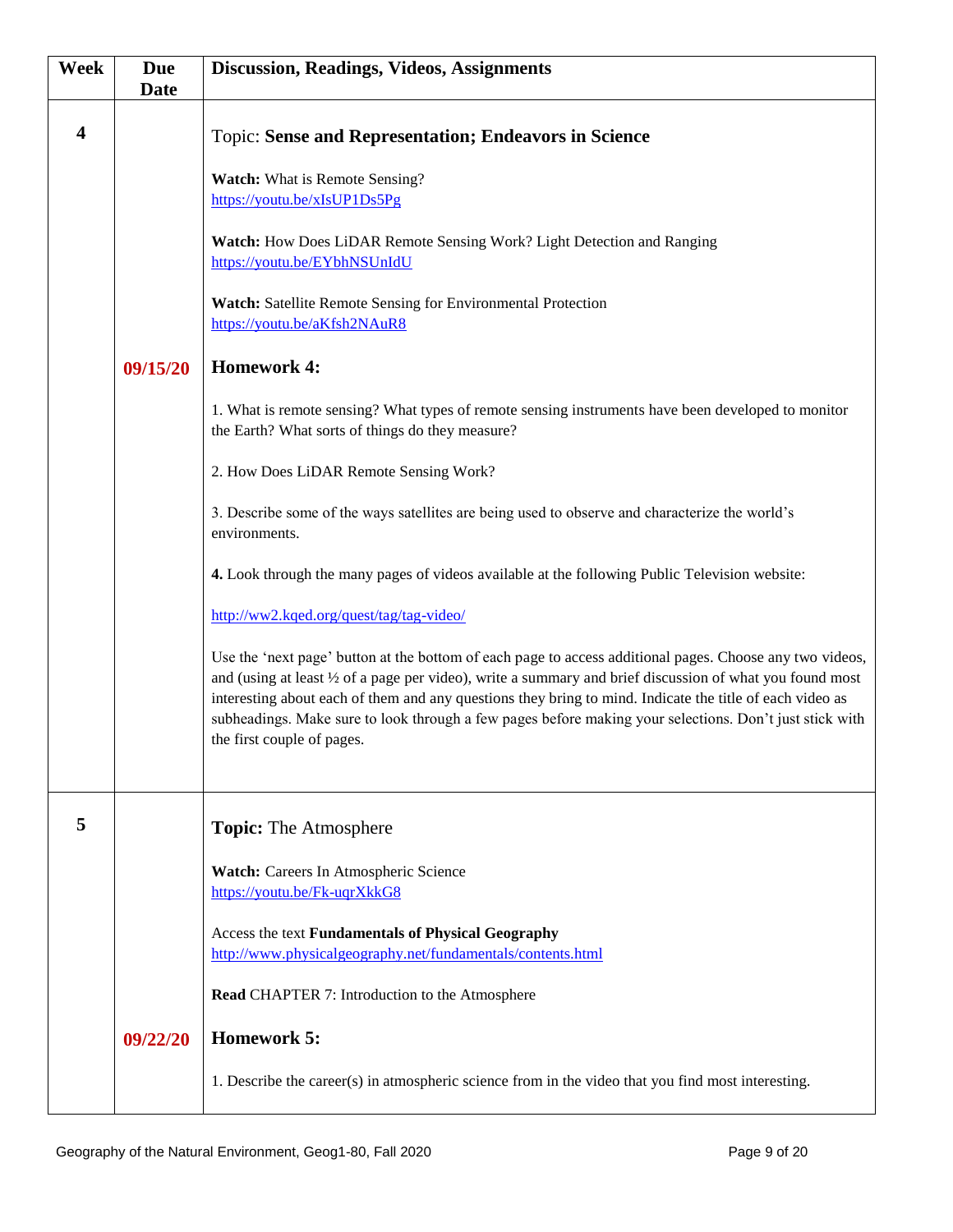| <b>Week</b> | <b>Due</b>  | <b>Discussion, Readings, Videos, Assignments</b>                                                                                                                                                                      |
|-------------|-------------|-----------------------------------------------------------------------------------------------------------------------------------------------------------------------------------------------------------------------|
|             | <b>Date</b> |                                                                                                                                                                                                                       |
|             |             | Chapter 7 Essay Questions 3, 4, 5, 6, 7, 10                                                                                                                                                                           |
|             |             | 7.3. Why is ozone important for life on Earth? Where is it found and how is it formed? How is human<br>activity influencing this important atmospheric gas?                                                           |
|             |             | 7.4. How is the incoming shortwave solar radiation from the Sun modified by the atmosphere and the<br>Earth's surface?                                                                                                |
|             |             | 7.5. Describe the difference between the following two terms: heat and temperature.                                                                                                                                   |
|             |             | 7.6. Describe the shortwave radiation cascade as it relates to the Earth's energy balance.                                                                                                                            |
|             |             | 7.7. Discuss how the Greenhouse Effect works. How has human activity over the last few centuries<br>enhanced this natural process? How will global warming change the environment of the Earth?                       |
|             |             | 7.10. What is a hurricane? Where, when and why does it form? How is global warming likely to<br>influence hurricane intensity and frequency?                                                                          |
| 6           |             | <b>Topic:</b> The Atmosphere                                                                                                                                                                                          |
|             |             |                                                                                                                                                                                                                       |
|             |             | Watch: Water Vapor Fuels Hurricane                                                                                                                                                                                    |
|             |             | https://ca.pbslearningmedia.org/resource/nves.sci.earth.hurricane/water-vapor-fuels-hurricanes/                                                                                                                       |
|             |             | Watch: NOVA: Earth From Space   Monitoring Earth's Water Vapor                                                                                                                                                        |
|             |             | https://ca.pbslearningmedia.org/resource/nves.sci.earth.vapor/monitoring-earths-water-vapor                                                                                                                           |
|             | 09/29/20    | Homework 6:                                                                                                                                                                                                           |
|             |             | 1. What is the primary function of the Aqua satellite? How does it monitor the production of water<br>vapor?                                                                                                          |
|             |             | 3. Describe in detail the role of the Sun in the formation of thunderstorms.                                                                                                                                          |
|             |             | 4. What is a geostationary orbit? Why do you think it would be useful to have a satellite remain in orbit<br>over one point on Earth? Why do scientists combine data from multiple satellites in geostationary orbit? |
|             |             | 5. Explain how topography, latitude, and other factors combine to change the impact of water vapor<br>regionally.                                                                                                     |
|             |             | Chapter 7 Essay Questions 13, 15, 21                                                                                                                                                                                  |
|             |             | 7.13. Discuss the formation and characteristics of the various types of thunderstorms.                                                                                                                                |
|             |             | 7.15. What factors are responsible for the altered micro-climate of urban areas?                                                                                                                                      |
|             |             | 7.21. Why do urban areas have more energy available for the creation of sensible heat than rural areas?                                                                                                               |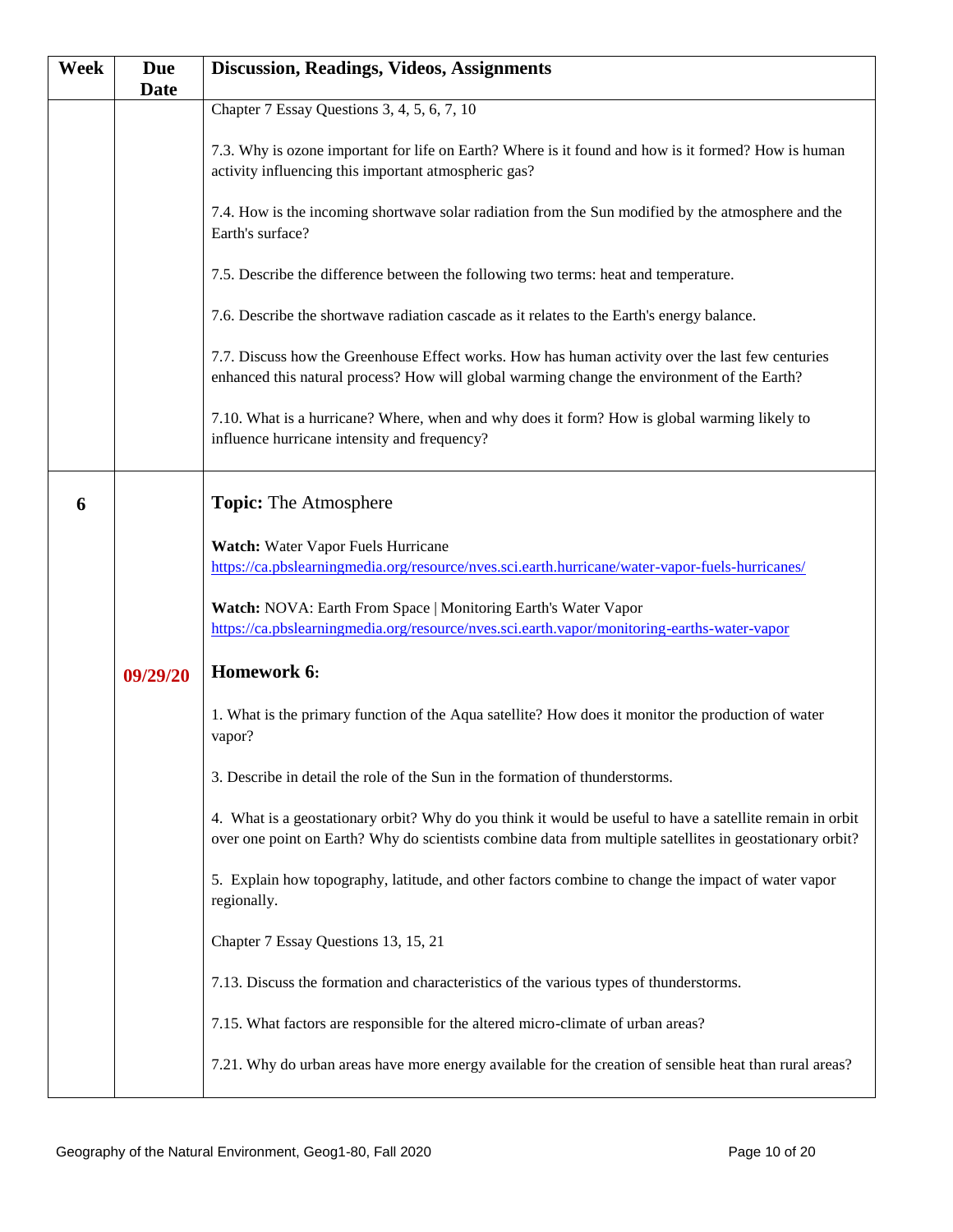| <b>Week</b>    | <b>Due</b><br><b>Date</b> | <b>Discussion, Readings, Videos, Assignments</b>                                                                                                     |
|----------------|---------------------------|------------------------------------------------------------------------------------------------------------------------------------------------------|
| $\overline{7}$ |                           | <b>Topic: Climate</b>                                                                                                                                |
|                |                           | Watch: NOVA: Extreme Ice   Ice-Core Record of Climate<br>https://ca.pbslearningmedia.org/resource/nvei.sci.earth.climate/ice-core-record-of-climate/ |
|                |                           | Watch: NASA   The Ocean: A Driving Force for Weather and Climate<br>https://youtu.be/6vgvTeuoDWY                                                     |
|                |                           | Watch: What is a Climate Model?<br>https://youtu.be/bkcrH9tYv8g                                                                                      |
|                | 10/06/20                  | <b>Homework 7:</b>                                                                                                                                   |
|                |                           | 1. What is an ice core? Why is it useful?                                                                                                            |
|                |                           | 2. What happened to the level of carbon dioxide in the atmosphere about 125,000 years ago?                                                           |
|                |                           | 3. What precisely is the relationship between greenhouse gases, global temperatures, and sea level?                                                  |
|                |                           | 4. Why would it be wrong to claim that the Earth's climate concerns the atmosphere alone?                                                            |
|                |                           | 5. How do climate models work? Details, please.                                                                                                      |
|                |                           |                                                                                                                                                      |
| 8              |                           | <b>Topic:</b> The Hydrosphere                                                                                                                        |
|                |                           | Watch: Is the world's fresh water supply running out?<br>https://youtu.be/iVcTQdOJMMw                                                                |
|                |                           | <b>Watch:</b> Water Resource Management<br>https://youtu.be/odngssDFMrU                                                                              |
|                |                           | <b>Optional:</b><br>The Three Gorges Dam [Gary Pereira]<br>https://youtu.be/pPKV GTI4gk                                                              |
|                |                           | <b>Optional:</b><br>The Three Gorges [Gary Pereira]<br>https://youtu.be/yQ7lrqE_bKU                                                                  |
|                |                           | Access the text Fundamentals of Physical Geography<br>http://www.physicalgeography.net/fundamentals/contents.html                                    |
|                |                           | Read CHAPTER 8: Introduction to the Hydrosphere                                                                                                      |
|                |                           | I worked for a couple of years for the National Operational Hydrologic Remote Sensing Center, or                                                     |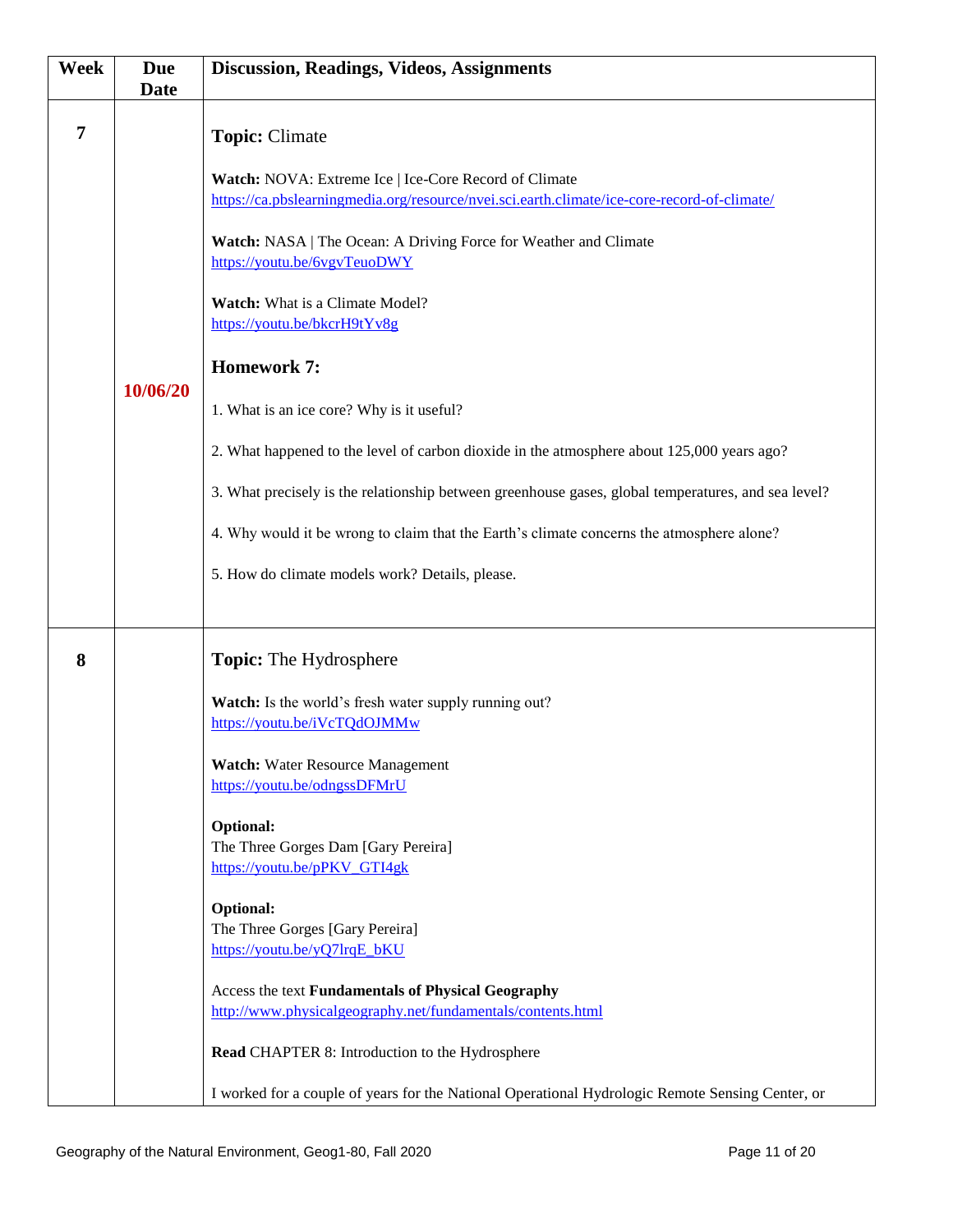| Week | <b>Due</b>  | <b>Discussion, Readings, Videos, Assignments</b>                                                                                                                                                   |
|------|-------------|----------------------------------------------------------------------------------------------------------------------------------------------------------------------------------------------------|
|      | <b>Date</b> |                                                                                                                                                                                                    |
|      |             | NOHRSC:                                                                                                                                                                                            |
|      |             |                                                                                                                                                                                                    |
|      |             | https://www.nohrsc.noaa.gov                                                                                                                                                                        |
|      |             | NOHRSC is NOAA's "source for snow information" and other hydrological data products and models.                                                                                                    |
|      |             | Every winter day, several satellite datasets are downloaded to this facility and analyzed, and by evening                                                                                          |
|      |             | a variety of maps and graphs are generated and uploaded onto the Internet for use by regional                                                                                                      |
|      |             | hydrological agencies, businesses, and others to inform their own work and decisions.                                                                                                              |
|      |             |                                                                                                                                                                                                    |
|      |             | One important variable that has to be mapped is called 'snow water equivalent', or SWE: the liquid                                                                                                 |
|      |             | water equivalent of a given volume of snow. This can be checked on the ground at various points using                                                                                              |
|      |             | automated 'snow pillows' and other devices, but it can also be checked from above. NOAA pilots run                                                                                                 |
|      |             | low altitude flight-lines over snow with instruments that estimate SWE by measuring the degree to<br>which the natural radioactivity of the ground beneath is dampened, or attenuated by the snow. |
|      |             |                                                                                                                                                                                                    |
|      |             | <b>Homework 8:</b>                                                                                                                                                                                 |
|      | 10/13/20    |                                                                                                                                                                                                    |
|      |             | 1. What is an aquifer, and what is the current state of aquifers around the world? Where is the problem                                                                                            |
|      |             | worst?                                                                                                                                                                                             |
|      |             |                                                                                                                                                                                                    |
|      |             | 2. What are some of the careers described in the video on water resources management?                                                                                                              |
|      |             | Chapter 8 Essay Questions 1, 3, 4, 5:                                                                                                                                                              |
|      |             |                                                                                                                                                                                                    |
|      |             | 8.1. What is streamflow? How can it be expressed in a mathematical model? Describe the effect of an                                                                                                |
|      |             | intense 1 hour storm on streamflow over 24 hours using a hydrograph.                                                                                                                               |
|      |             | 8.3. Discuss the movement of water into soils. How and why does infiltration vary with time?                                                                                                       |
|      |             |                                                                                                                                                                                                    |
|      |             | 8.4. Why does runoff occur?                                                                                                                                                                        |
|      |             |                                                                                                                                                                                                    |
|      |             | 8.5. What forces influence the storage of water in the soil matrix?                                                                                                                                |
|      |             |                                                                                                                                                                                                    |
|      |             |                                                                                                                                                                                                    |
| 9    |             | <b>Topic:</b> The Hydrosphere                                                                                                                                                                      |
|      |             |                                                                                                                                                                                                    |
|      |             | Access the text Fundamentals of Physical Geography                                                                                                                                                 |
|      |             | http://www.physicalgeography.net/fundamentals/contents.html                                                                                                                                        |
|      |             | Read CHAPTER 8: Introduction to the Hydrosphere                                                                                                                                                    |
|      |             |                                                                                                                                                                                                    |
|      |             | Watch: The Water Cycle                                                                                                                                                                             |
|      |             | https://youtu.be/al-do-HGuIk                                                                                                                                                                       |
|      |             |                                                                                                                                                                                                    |
|      |             | <b>Watch:</b> Calaveras Reservoir [Gary Pereira]                                                                                                                                                   |
|      |             | https://youtu.be/ EqehbxjfUk                                                                                                                                                                       |
|      |             |                                                                                                                                                                                                    |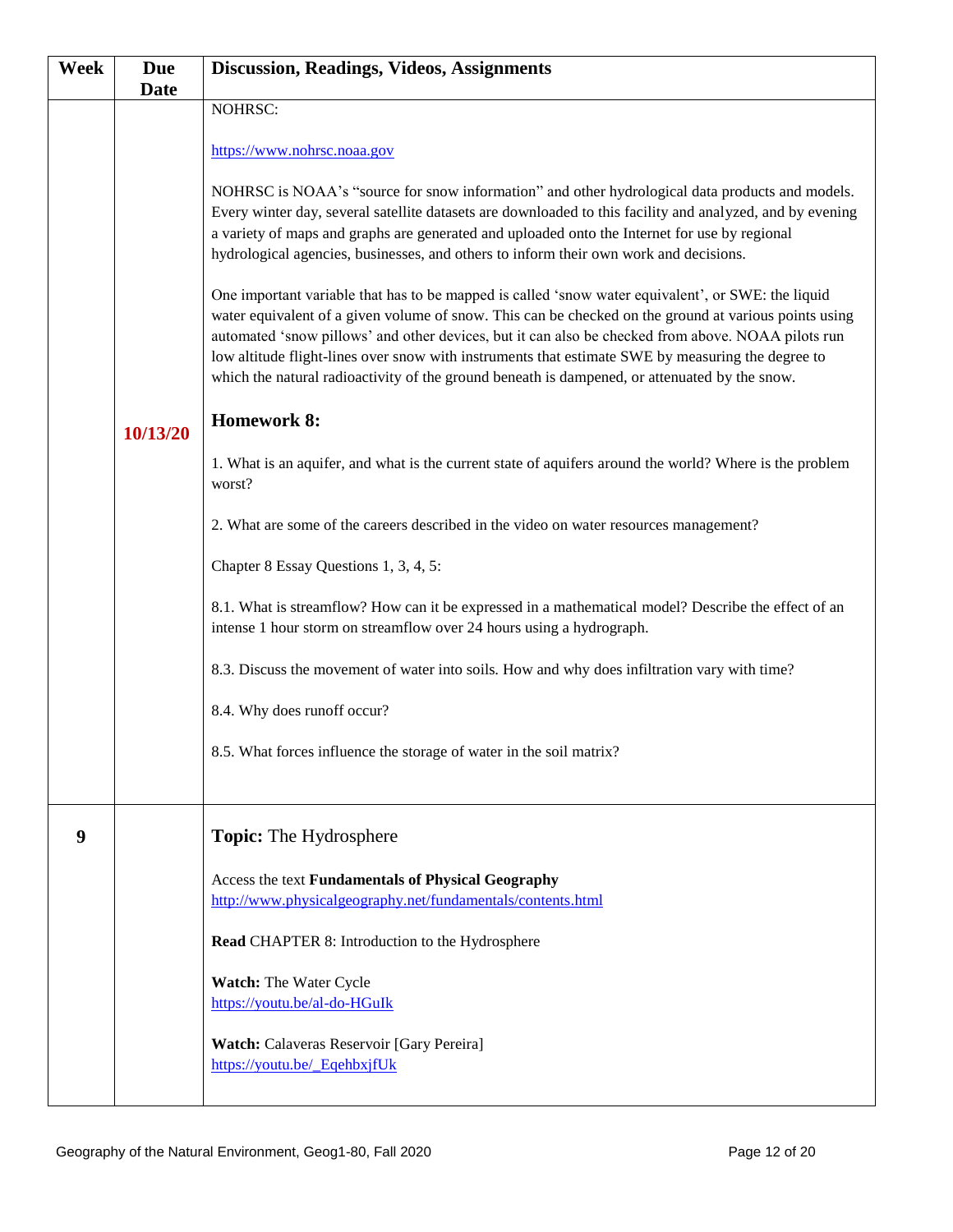| <b>Week</b> | <b>Due</b><br><b>Date</b> | <b>Discussion, Readings, Videos, Assignments</b>                                                                                                                                                                                                                                                                                                                                                                                                                                                                                                                                                                                                                                         |
|-------------|---------------------------|------------------------------------------------------------------------------------------------------------------------------------------------------------------------------------------------------------------------------------------------------------------------------------------------------------------------------------------------------------------------------------------------------------------------------------------------------------------------------------------------------------------------------------------------------------------------------------------------------------------------------------------------------------------------------------------|
|             | 10/20/20                  | <b>Homework 9:</b>                                                                                                                                                                                                                                                                                                                                                                                                                                                                                                                                                                                                                                                                       |
|             |                           | 1. Describe the global water cycle in terms of flows and stores.                                                                                                                                                                                                                                                                                                                                                                                                                                                                                                                                                                                                                         |
|             |                           | 2. What are the sources of our local water? Details, please. You'll need to search online to find this.                                                                                                                                                                                                                                                                                                                                                                                                                                                                                                                                                                                  |
|             |                           | 3. Why was the new Calaveras Reservoir Dam designed to hold up to four times as much water as it is<br>currently holding?                                                                                                                                                                                                                                                                                                                                                                                                                                                                                                                                                                |
|             |                           | Chapter 8 Essay Questions 7, 10, 12, 16                                                                                                                                                                                                                                                                                                                                                                                                                                                                                                                                                                                                                                                  |
|             |                           | 8.7. Describe the mathematical equation used to model stream discharge.                                                                                                                                                                                                                                                                                                                                                                                                                                                                                                                                                                                                                  |
|             |                           | 8.10. What is potential evapotranspiration and how does it differ from actual evapotranspiration? What<br>factors control the rate at which water leaves the Earth's surface by way of evaporation and<br>transpiration?                                                                                                                                                                                                                                                                                                                                                                                                                                                                 |
|             |                           | 8.12. Explain how relative humidity is measured.                                                                                                                                                                                                                                                                                                                                                                                                                                                                                                                                                                                                                                         |
|             |                           | 8.16. Discuss how tides form. What is the difference between a Neap and Spring tide? Explain diurnal,<br>semidurinal, and mixed tides.                                                                                                                                                                                                                                                                                                                                                                                                                                                                                                                                                   |
| 10          |                           | <b>Topic:</b> The Biosphere                                                                                                                                                                                                                                                                                                                                                                                                                                                                                                                                                                                                                                                              |
|             |                           | Watch: Plants Affect the Atmosphere<br>https://ca.pbslearningmedia.org/resource/nves.sci.earth.atmosphere/plants-affect-the-atmosphere/                                                                                                                                                                                                                                                                                                                                                                                                                                                                                                                                                  |
|             |                           | Read CHAPTER 9: Introduction to the Biosphere                                                                                                                                                                                                                                                                                                                                                                                                                                                                                                                                                                                                                                            |
|             |                           | Most life on Earth gets its energy from the sun, either directly or indirectly, via an evolved set of<br>processes called photosynthesis and respiration. Carbon dioxide is required, and water and oxygen are<br>released, globally, on a massive scale. Living things therefore are key determinants of just how much<br>carbon is in the atmosphere, and so they are largely responsible for the sort of climate that has evolved<br>on this planet. In order to fully understand climate, we have to understand life. We can change the<br>direction that the world climate takes in the future, one way or another, depending on how well we<br>understand and treat living things. |
|             | 10/27/20                  | <b>Homework 10:</b>                                                                                                                                                                                                                                                                                                                                                                                                                                                                                                                                                                                                                                                                      |
|             |                           | 1. What primary components of Earth's atmosphere do plants modify through photosynthesis and<br>respiration?                                                                                                                                                                                                                                                                                                                                                                                                                                                                                                                                                                             |
|             |                           | 2. How do photosynthesis and respiration relate to one another?                                                                                                                                                                                                                                                                                                                                                                                                                                                                                                                                                                                                                          |
|             |                           | 3. How have plants contributed to making Earth a habitable planet?                                                                                                                                                                                                                                                                                                                                                                                                                                                                                                                                                                                                                       |
|             |                           | 4. Describe how Earth's atmosphere changes over the course of 24 hours.                                                                                                                                                                                                                                                                                                                                                                                                                                                                                                                                                                                                                  |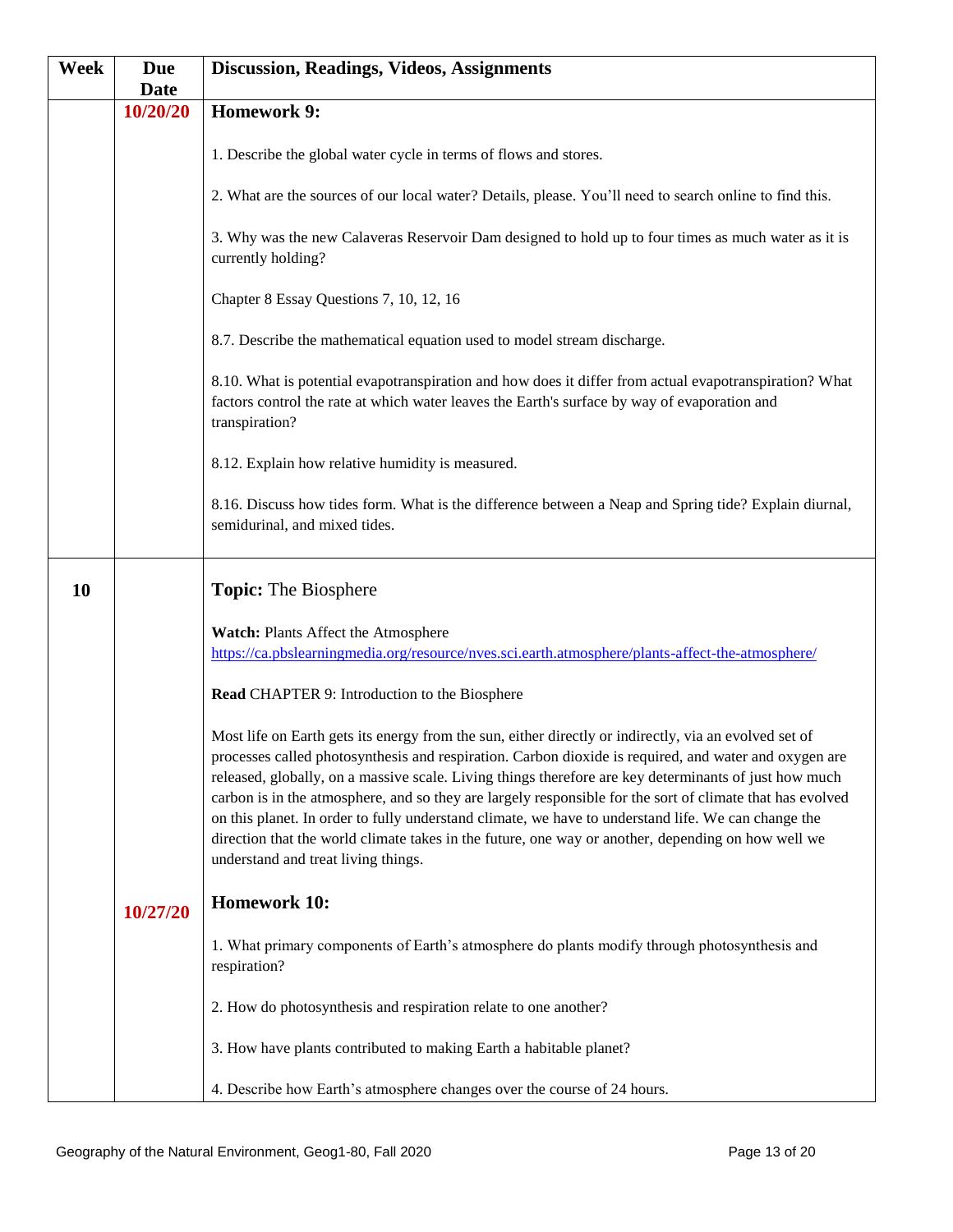| Week | <b>Due</b><br><b>Date</b> | <b>Discussion, Readings, Videos, Assignments</b>                                                                                                                                                                                                                                                                                                                         |
|------|---------------------------|--------------------------------------------------------------------------------------------------------------------------------------------------------------------------------------------------------------------------------------------------------------------------------------------------------------------------------------------------------------------------|
|      |                           | 5. Why does the Amazon rainforest have such a dramatic impact on the atmosphere?                                                                                                                                                                                                                                                                                         |
|      |                           | Chapter 9 Essay Questions 2, 3, 5, 9, 10                                                                                                                                                                                                                                                                                                                                 |
|      |                           | 9.2. Compare and contrast the function and structure of the grazing and detritus food chain.                                                                                                                                                                                                                                                                             |
|      |                           | 9.3. What is an ecosystem? How does it differ from a community? What are some of its important<br>components?                                                                                                                                                                                                                                                            |
|      |                           | 9.5. Explain in detail how energy moves through the grazing food chain and the detritus food chain.<br>Also, discuss how these food chains are related to each other and are necessary for the cycling of<br>nutrients in an ecosystem.                                                                                                                                  |
|      |                           | 9.9. What are some of the major components of ecosystems? How are these components related to each<br>other?                                                                                                                                                                                                                                                             |
|      |                           | 9.10. Describe how energy flows through ecosystems.                                                                                                                                                                                                                                                                                                                      |
| 11   |                           | <b>Topic:</b> The Biosphere                                                                                                                                                                                                                                                                                                                                              |
|      |                           | Read CHAPTER 9: Introduction to the Biosphere                                                                                                                                                                                                                                                                                                                            |
|      |                           | Watch: NOVA: Earth From Space   Lightning Produces Nitrates<br>https://ca.pbslearningmedia.org/resource/nves.sci.earth.nitrate/lightning-produces-nitrates/                                                                                                                                                                                                              |
|      |                           | Besides a source of energy and water, life depends on the presence of a few other elements, particularly<br>nitrogen. Most living things cannot get this nitrogen directly from the air; they get it indirectly from<br>specialized microbes, as well as from lightning. Another direct link between the biosphere and the<br>atmosphere that most of us are unaware of. |
|      | 11/03/20                  | <b>Homework 11:</b>                                                                                                                                                                                                                                                                                                                                                      |
|      |                           | 1. On average, how many lightning strikes occur on Earth each second?                                                                                                                                                                                                                                                                                                    |
|      |                           | 2. How does lightning produce nitrate?                                                                                                                                                                                                                                                                                                                                   |
|      |                           | 3. Why is nitrate important for living things?                                                                                                                                                                                                                                                                                                                           |
|      |                           | 4. How does nitrate produced in clouds end up in human bodies?                                                                                                                                                                                                                                                                                                           |
|      |                           | Chapter 9 Essay Questions 11, 14, 4:                                                                                                                                                                                                                                                                                                                                     |
|      |                           | 9.11. Discuss the term dispersal. Include in your answer an explanation of why organisms want to<br>disperse, and how organisms accomplish this life-cycle strategy.                                                                                                                                                                                                     |
|      |                           | 9.14. Compare and contrast the characteristics (climate, plant types, animal life, soil types, etc.) of the                                                                                                                                                                                                                                                              |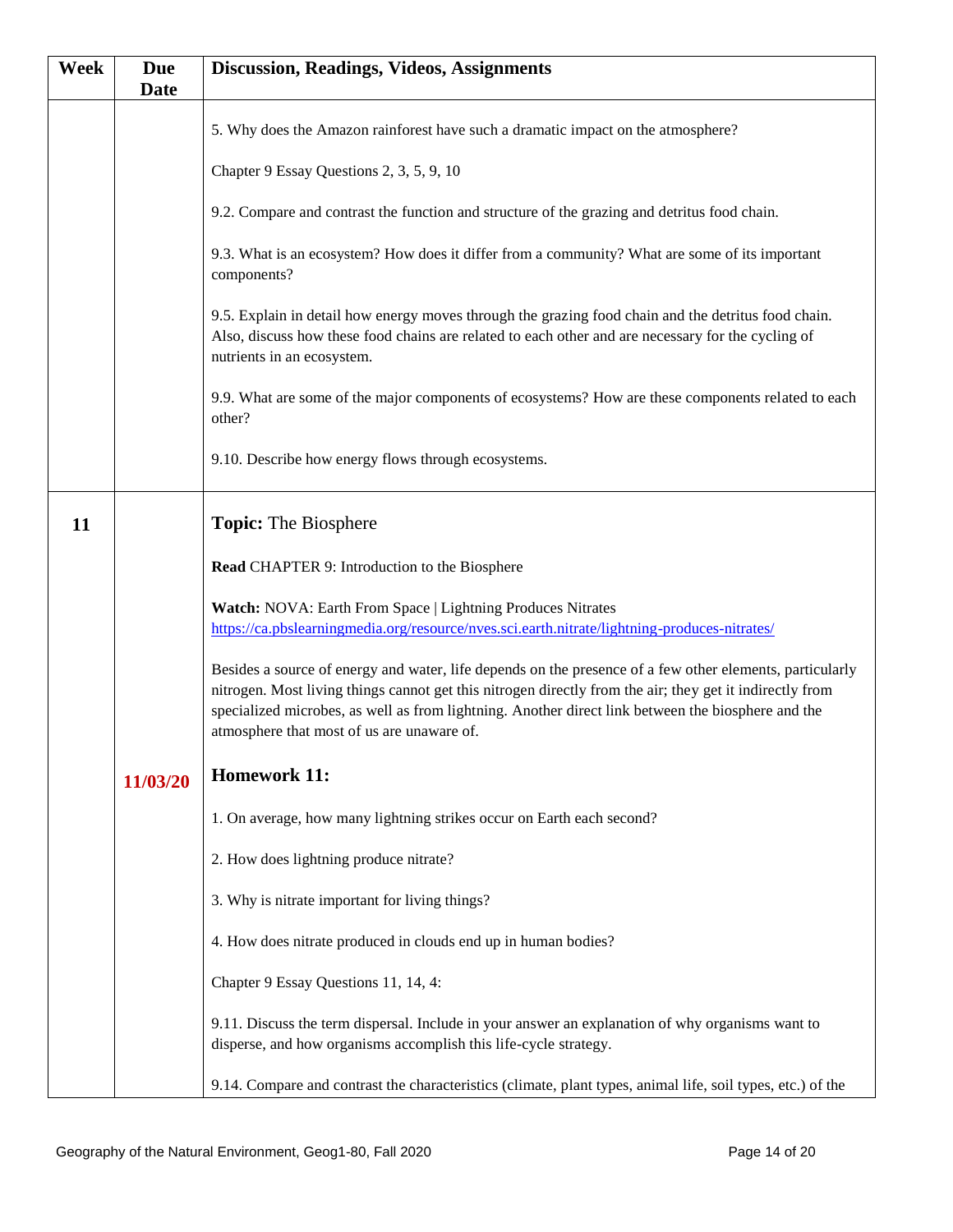| <b>Week</b> | <b>Due</b><br><b>Date</b> | <b>Discussion, Readings, Videos, Assignments</b>                                                                                                                                                                                                                                                                                                                                                                                                                                                                                                                                                                                                      |
|-------------|---------------------------|-------------------------------------------------------------------------------------------------------------------------------------------------------------------------------------------------------------------------------------------------------------------------------------------------------------------------------------------------------------------------------------------------------------------------------------------------------------------------------------------------------------------------------------------------------------------------------------------------------------------------------------------------------|
|             |                           | following biomes: Tundra, Temperate Deciduous Forest, Desert, and Tropical Rainforest.                                                                                                                                                                                                                                                                                                                                                                                                                                                                                                                                                                |
|             |                           | 9.4. Evolution describes the process by which species come to possess adaptations. In an essay, describe<br>how evolution works through natural selection, spatial isolation, and gene mutation.                                                                                                                                                                                                                                                                                                                                                                                                                                                      |
| 12          |                           | <b>Topic:</b> The Lithosphere                                                                                                                                                                                                                                                                                                                                                                                                                                                                                                                                                                                                                         |
|             |                           | Access via CANVAS (Files): StayingSafeWhereTheEarthShakes_BayArea.pdf<br>PuttingDownRootsInEarthquakeCountry_BayArea.pdf                                                                                                                                                                                                                                                                                                                                                                                                                                                                                                                              |
|             |                           | Access: CHAPTER 10: Introduction to the Lithosphere                                                                                                                                                                                                                                                                                                                                                                                                                                                                                                                                                                                                   |
|             |                           | Surface expressions of lithospheric phenomena are some of the most awe-inspiring on Earth. I'd like to<br>share with you a trip I took recently to a Chinese national park that sits in an out of the way spot right up<br>against the North Korean border, surrounding a massive volcano called Changbaishan, or Changbai<br>Mountain. It last erupted, with tremendous force, about a thousand years ago. The scars remain, and<br>have created some unique and magical ecosystems in northeast Asia (see videos below). Anyone who<br>grew up with either Lord of the Rings or Harry Potter would love this place.                                 |
|             |                           | The China/DPRK border runs right through the lake. This is a holy site in Korean mythology. Kim Jong<br>Un visited the lake several times. So have members of the Chinese leadership. If you look at a map (or<br>watch the beginning of the above video) you can see how the China/DPRK border was intentionally<br>diverted to allow Korean access to this lake. Unfortunately, the North Korean people do not seem to<br>have been given such access. Despite the fact that getting there involves long car and/or bus rides, many<br>South Koreans who travel to China do manage to visit this wonderful place from its Chinese access<br>points. |
|             |                           | The crater lake is often There were no guards or soldiers in sight. We were in China. Weather on the<br>mountain is treacherous, and the park was closed when we arrived. It finally cleared up enough to allow<br>us to climb up to the rim of the crater and watch the lake emerge from the mist                                                                                                                                                                                                                                                                                                                                                    |
|             |                           | Optional: 1442 Steps to Heaven Lake [Gary Pereira]<br>https://youtu.be/TsnoFuC4zrw                                                                                                                                                                                                                                                                                                                                                                                                                                                                                                                                                                    |
|             |                           | <b>Optional:</b> Valley Float Stone Forest of Changbai Mountain [Gary Pereira]<br>https://youtu.be/ HSdtL-AQyM                                                                                                                                                                                                                                                                                                                                                                                                                                                                                                                                        |
|             |                           | <b>Optional:</b> Jinjiang River Canyon [Gary Pereira]<br>https://youtu.be/l_JWAZkvNQk                                                                                                                                                                                                                                                                                                                                                                                                                                                                                                                                                                 |
|             |                           | <b>Optional:</b> Natural History Museum of Changbaishan [Gary Pereira]<br>https://youtu.be/Un6ig2Z9lIY                                                                                                                                                                                                                                                                                                                                                                                                                                                                                                                                                |
|             |                           | Within the park itself, visitors are not allowed to go off trail, camp, or gather forest products without<br>special permission. But there are plenty of interesting sites and solitude if you want it. The trails are well<br>maintained. In a rare flat valley, deep within the park, we visited some of the park's rare residents: an<br>ethnic Korean village! Of course, it conforms to Chinese law and policy, but it offers an authentic<br>glimpse of what life may have been like before the modern era. I have plenty of video from our visit that                                                                                          |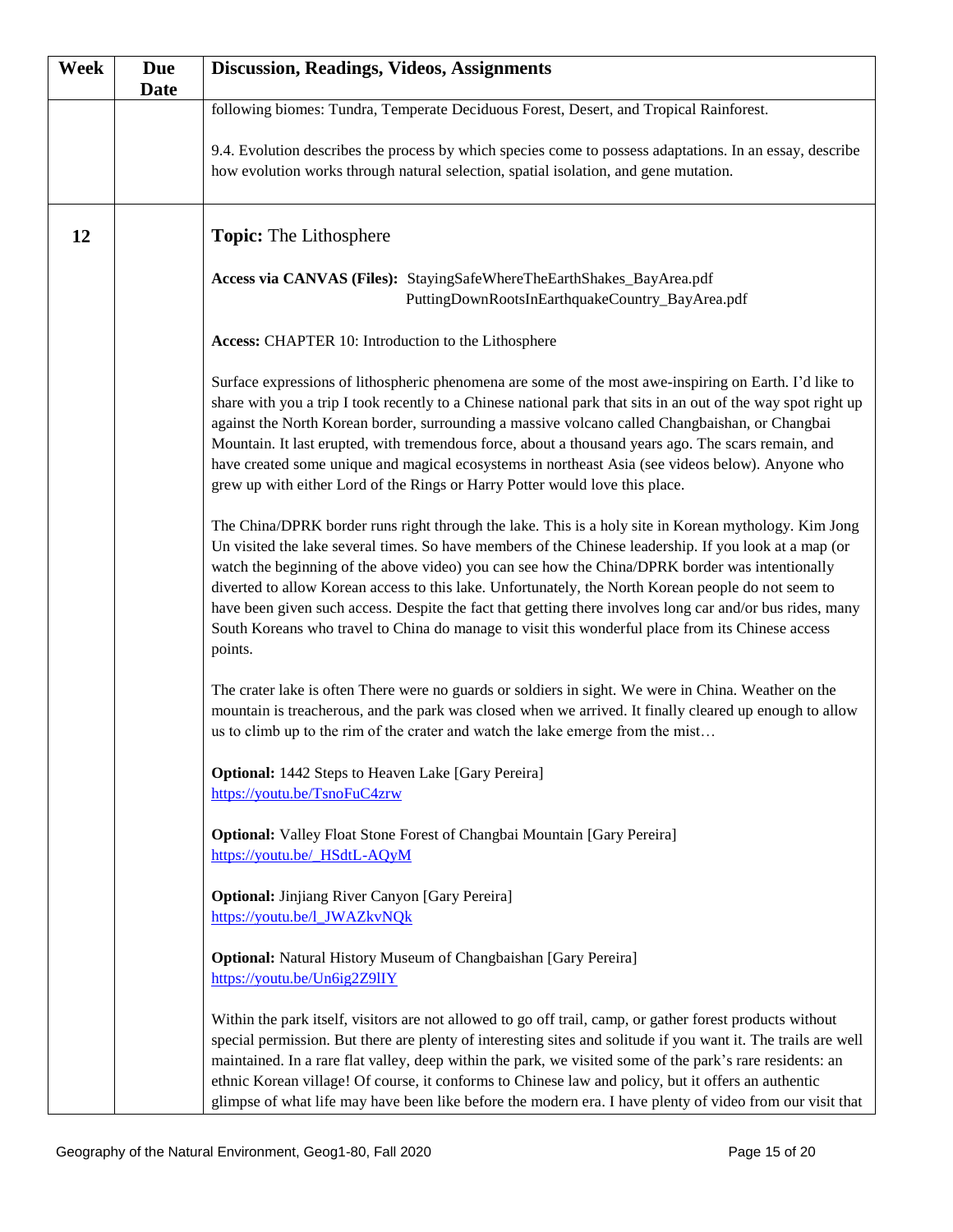| <b>Week</b> | <b>Due</b>  | <b>Discussion, Readings, Videos, Assignments</b>                                                                                                                                                                                                                                                                                                                                                                                                                                                                                                                                                                                                                                                                                                                                                                                                                                                                                                                                                                                                                                                                                                                                                                                                                                                                                                                                                                                                                                                                                                           |
|-------------|-------------|------------------------------------------------------------------------------------------------------------------------------------------------------------------------------------------------------------------------------------------------------------------------------------------------------------------------------------------------------------------------------------------------------------------------------------------------------------------------------------------------------------------------------------------------------------------------------------------------------------------------------------------------------------------------------------------------------------------------------------------------------------------------------------------------------------------------------------------------------------------------------------------------------------------------------------------------------------------------------------------------------------------------------------------------------------------------------------------------------------------------------------------------------------------------------------------------------------------------------------------------------------------------------------------------------------------------------------------------------------------------------------------------------------------------------------------------------------------------------------------------------------------------------------------------------------|
|             | <b>Date</b> |                                                                                                                                                                                                                                                                                                                                                                                                                                                                                                                                                                                                                                                                                                                                                                                                                                                                                                                                                                                                                                                                                                                                                                                                                                                                                                                                                                                                                                                                                                                                                            |
|             |             | I still haven't edited or published yet, so I'll just give you a short description for now.                                                                                                                                                                                                                                                                                                                                                                                                                                                                                                                                                                                                                                                                                                                                                                                                                                                                                                                                                                                                                                                                                                                                                                                                                                                                                                                                                                                                                                                                |
|             |             | The village grows all its own food, and it earns disposable income primarily by growing and selling<br>ginseng, which is an unusual crop. It takes several years before the root is generally harvested, and the<br>longer you wait the stronger and more valuable the root becomes. Sometimes they wait 25 years or<br>more. So growing and harvesting requires a great deal of patience and long term planning. It is grown in<br>shaded greenhouses or on the grounds of the park itself. The latter method of growing and harvesting<br>ginseng is the more interesting. These village people have permission to wander through the park and<br>plant and harvest ginseng and other products, sustainably. They are counted among the stewards of the<br>park, along with the rangers and firefighters. They keep an eye on things, note any unusual changes,<br>assist with scientific work, and report any intruders or poachers. By often allowing people to live and<br>work in its parks, China seems to do a decent job of protecting and maintaining its natural environment,<br>at lower government expense. But of course there are far fewer freedoms than what the Western visitor<br>would expect. You can't camp or wander off trail in China without permission. Generally, permission is<br>not given. That does help to protect fragile environments. My sister in law, for example, had been to<br>Changbaishan many years earlier, and she had been able to walk over the crater rim and right down to<br>the water's edge. No more. |
|             | 11/10/20    | <b>Homework 12:</b>                                                                                                                                                                                                                                                                                                                                                                                                                                                                                                                                                                                                                                                                                                                                                                                                                                                                                                                                                                                                                                                                                                                                                                                                                                                                                                                                                                                                                                                                                                                                        |
|             |             | 1. In an essay, describe steps that should be taken before, during, and after a major destructive<br>earthquake, from the perspective of you as a family member and/or neighbor, public servant, health care<br>worker, business officer, planner, etc. in order to reduce suffering and loss. In other words, I want to<br>know more than just what you would do for yourself during and immediately after the earthquake. I also<br>want to know about long-term planning, and about the long-term aftermath.                                                                                                                                                                                                                                                                                                                                                                                                                                                                                                                                                                                                                                                                                                                                                                                                                                                                                                                                                                                                                                            |
|             |             | Assume that the earthquake has caused casualties, and that people around you are in need of first aid, at<br>the very least. Assume that gas lines are ruptured, that electricity is off, and that communications via cell<br>phone is unreliable. Assume that you have the ability to move and do things. You may be at work, or<br>school, at home or on the streets. You may fictionalize your account, with specifics, or you may write in<br>the manner of the USGS documents. This essay should take at least a couple of pages.                                                                                                                                                                                                                                                                                                                                                                                                                                                                                                                                                                                                                                                                                                                                                                                                                                                                                                                                                                                                                     |
|             |             | Chapter 10 Essay Questions 6, 12, 13, 14:                                                                                                                                                                                                                                                                                                                                                                                                                                                                                                                                                                                                                                                                                                                                                                                                                                                                                                                                                                                                                                                                                                                                                                                                                                                                                                                                                                                                                                                                                                                  |
|             |             | 10.6. What geologic features are found at the boundaries of tectonic plates? Briefly explain how plate<br>tectonics is responsible for their formation or occurrence.                                                                                                                                                                                                                                                                                                                                                                                                                                                                                                                                                                                                                                                                                                                                                                                                                                                                                                                                                                                                                                                                                                                                                                                                                                                                                                                                                                                      |
|             |             | 10.12. Describe the various layers that make up the solid Earth.                                                                                                                                                                                                                                                                                                                                                                                                                                                                                                                                                                                                                                                                                                                                                                                                                                                                                                                                                                                                                                                                                                                                                                                                                                                                                                                                                                                                                                                                                           |
|             |             | 10.13. Describe the various physiological features associated with the ocean basins.                                                                                                                                                                                                                                                                                                                                                                                                                                                                                                                                                                                                                                                                                                                                                                                                                                                                                                                                                                                                                                                                                                                                                                                                                                                                                                                                                                                                                                                                       |
|             |             | 10.14. What is a volcano? Where and why do they form? Describe the five different types of volcanoes.                                                                                                                                                                                                                                                                                                                                                                                                                                                                                                                                                                                                                                                                                                                                                                                                                                                                                                                                                                                                                                                                                                                                                                                                                                                                                                                                                                                                                                                      |
| 13          |             | <b>Topic:</b> The Lithosphere<br>Read: CHAPTER 10: Introduction to the Lithosphere                                                                                                                                                                                                                                                                                                                                                                                                                                                                                                                                                                                                                                                                                                                                                                                                                                                                                                                                                                                                                                                                                                                                                                                                                                                                                                                                                                                                                                                                         |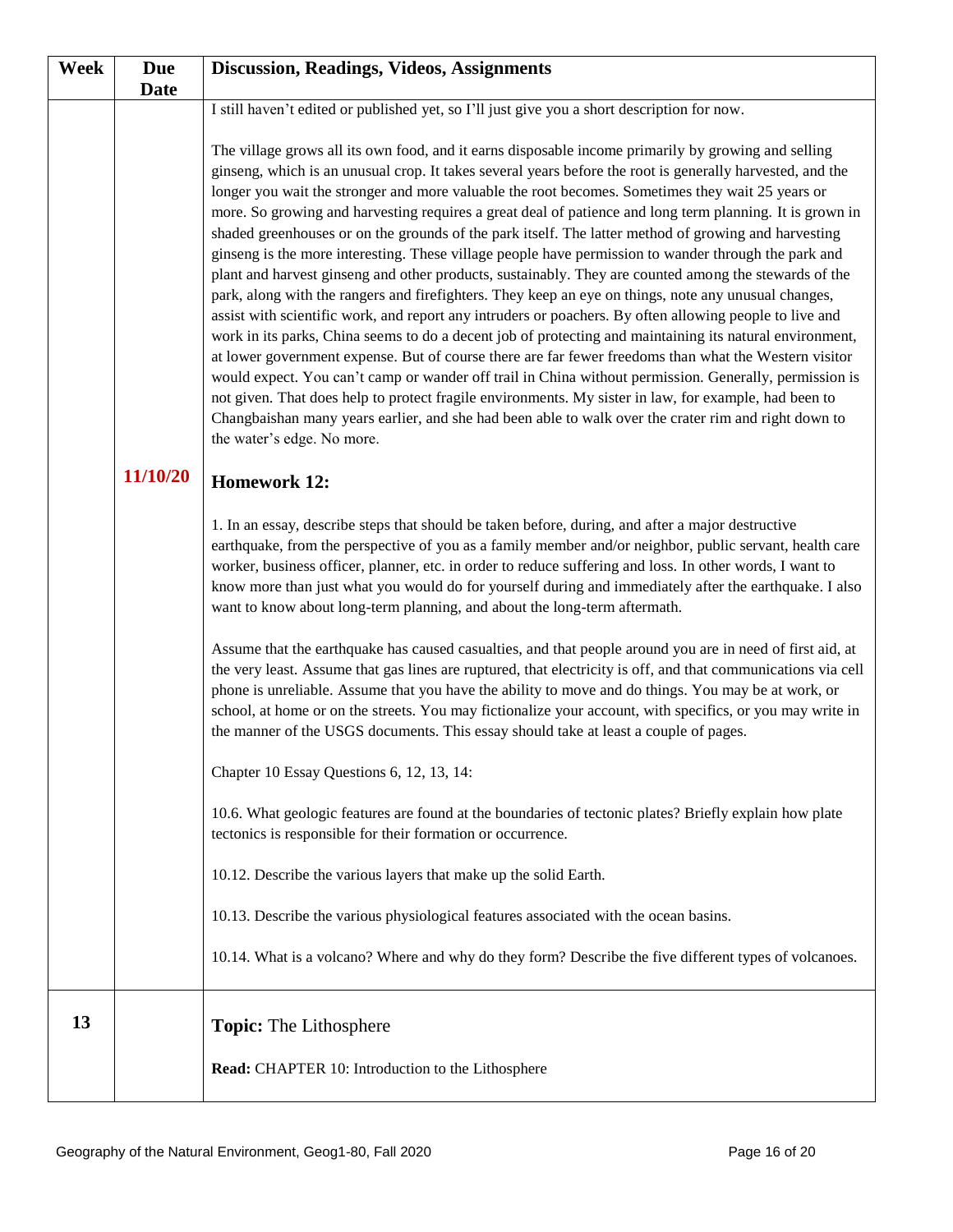| <b>Week</b> | <b>Due</b>  | <b>Discussion, Readings, Videos, Assignments</b>                                                                                                                                                                                                                                                                                                                                                                             |
|-------------|-------------|------------------------------------------------------------------------------------------------------------------------------------------------------------------------------------------------------------------------------------------------------------------------------------------------------------------------------------------------------------------------------------------------------------------------------|
|             | <b>Date</b> |                                                                                                                                                                                                                                                                                                                                                                                                                              |
|             | 11/17/20    | <b>Homework 13:</b>                                                                                                                                                                                                                                                                                                                                                                                                          |
|             |             | Essay Questions 17, 20, 21, 25, 28, 32, 33, 34                                                                                                                                                                                                                                                                                                                                                                               |
|             |             | 10.17. Outline the various processes of physical, chemical, or biological weathering.                                                                                                                                                                                                                                                                                                                                        |
|             |             | 10.20. Describe the physical characteristics of a location that would favor each of the following types of<br>mass movements: rock fall, rockslide, mudflow, slump, and creep.                                                                                                                                                                                                                                               |
|             |             | 10.21. What is a glacier? What conditions are necessary for a glacier to form? Why did continental<br>glaciers form over certain specific regions of the North American continent?                                                                                                                                                                                                                                           |
|             |             | 10.25. How do glaciers influence the surface configuration of the Earth by way of erosion and<br>deposition?                                                                                                                                                                                                                                                                                                                 |
|             |             | 10.28. How does beach drift and longshore drift move sediment along coastlines?                                                                                                                                                                                                                                                                                                                                              |
|             |             | 10.32. Describe some of the landforms common to environments influenced by eolian processes.                                                                                                                                                                                                                                                                                                                                 |
|             |             | 10.33. Describe some the important characteristics of soil.                                                                                                                                                                                                                                                                                                                                                                  |
|             |             | 10.34. What five factors are important in pedogenesis? Explain. Outline how the pedogenic processes<br>operate.                                                                                                                                                                                                                                                                                                              |
| 14          |             | <b>Topic: The Oceans</b>                                                                                                                                                                                                                                                                                                                                                                                                     |
|             |             | Watch: Nutrients from Deep-Sea Vents<br>https://ca.pbslearningmedia.org/resource/nves.sci.earth.hydro/nutrients-from-deep-sea-vents/                                                                                                                                                                                                                                                                                         |
|             |             | Watch: Deep-sea mining could transform the globe<br>https://youtu.be/IYKaKeJv2dQ                                                                                                                                                                                                                                                                                                                                             |
|             |             | Watch: The Next Frontier in Mining: Deep Sea Exploitation in the Pacific<br>https://youtu.be/PuEXmFQEJpw                                                                                                                                                                                                                                                                                                                     |
|             |             | https://en.wikipedia.org/wiki/Deep sea mining                                                                                                                                                                                                                                                                                                                                                                                |
|             |             | https://www.nature.com/articles/d41586-019-02242-y                                                                                                                                                                                                                                                                                                                                                                           |
|             |             | https://en.wikipedia.org/wiki/International_Seabed_Authority                                                                                                                                                                                                                                                                                                                                                                 |
|             | 11/24/20    | https://en.wikipedia.org/wiki/United_Nations_Convention_on_the_Law_of_the_Sea                                                                                                                                                                                                                                                                                                                                                |
|             |             | Countries bordered by oceans often claim an exclusive economic zone that extends far out to sea. Many<br>of these waters are disputed among various nations (e.g., the South China Sea). Fissures along plate<br>boundaries and hotspots in the deep ocean bring minerals up from deep beneath the crust. Many islands<br>and seamounts associated with such processes have abundant minerals in their seabed. Unknown forms |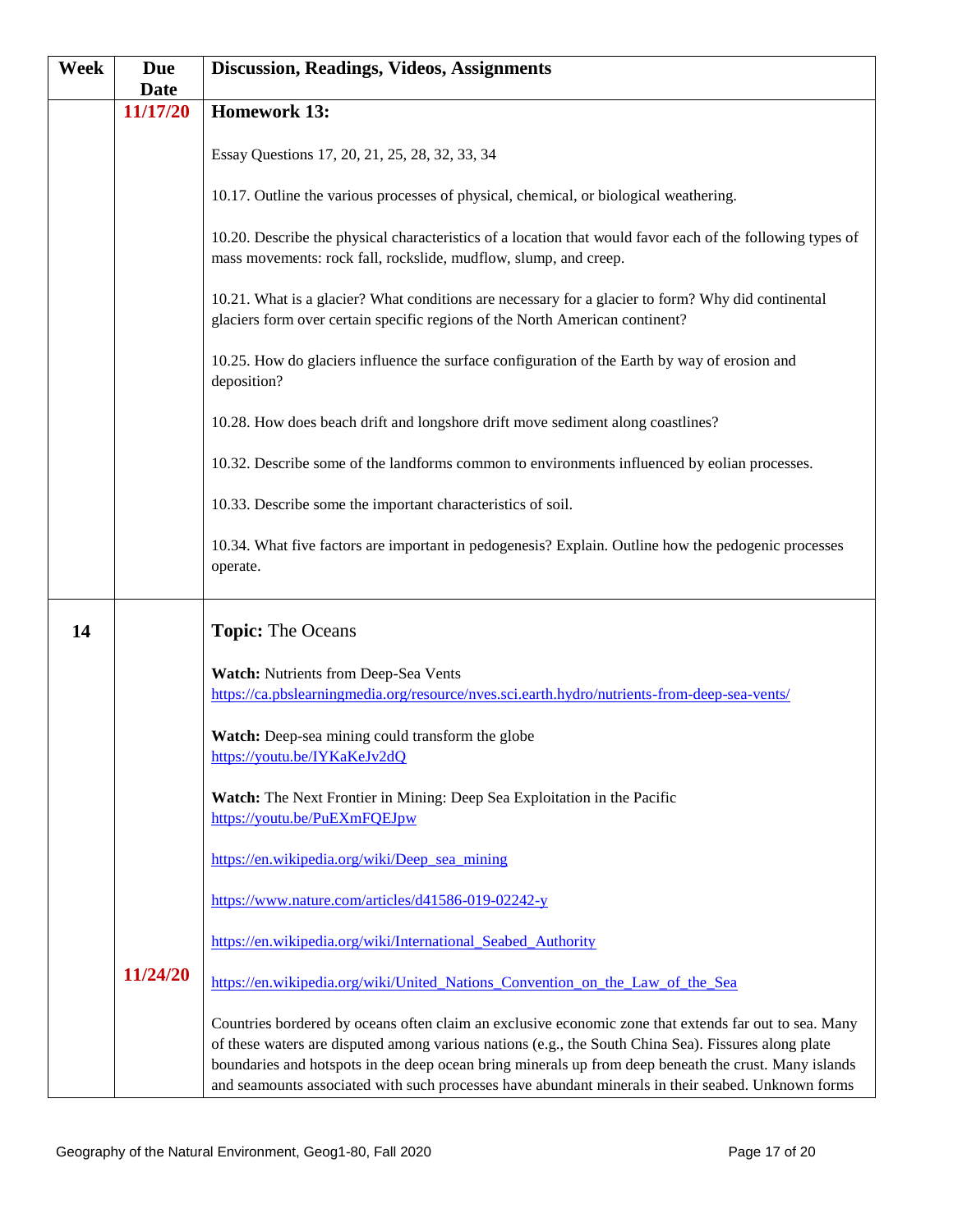| <b>Week</b> | <b>Due</b>  | <b>Discussion, Readings, Videos, Assignments</b>                                                                                                                                                                                           |
|-------------|-------------|--------------------------------------------------------------------------------------------------------------------------------------------------------------------------------------------------------------------------------------------|
|             | <b>Date</b> |                                                                                                                                                                                                                                            |
|             |             | of life, that we have barely begun to understand, exist in these environments as well.                                                                                                                                                     |
|             |             |                                                                                                                                                                                                                                            |
|             |             | <b>Homework 14:</b>                                                                                                                                                                                                                        |
|             |             | 1. What is a hydrothermal vent?                                                                                                                                                                                                            |
|             |             |                                                                                                                                                                                                                                            |
|             |             | 2. Describe the process by which hydrothermal vents produce nutrient-rich water.                                                                                                                                                           |
|             |             | 3. What did scientists see in NASA's Aqua satellite data that indicated a phytoplankton bloom?                                                                                                                                             |
|             |             | 4. What (if anything) is being done to regulate the exploitation of the seabed for minerals? Discuss the<br>history and significance of national claims of exclusive rights over offshore resources.                                       |
| 15          | 12/01/20    | No work due. Please work on your term paper.                                                                                                                                                                                               |
| 16          |             | <b>Final Evaluation:</b>                                                                                                                                                                                                                   |
|             |             | Choose either Option 1, or Option 2, and write an essay as described at the end.                                                                                                                                                           |
|             |             | <b>Option 1:</b> Write an essay on some aspect of the COVID-19 epidemic that intersects with any of the<br>topics we have discussed in this class. You might want to look through some of the following videos<br>first to get some ideas. |
|             |             | <b>Optional:</b> How Pandemics Spread [TED-Ed]<br>https://youtu.be/UG8YbNbdaco                                                                                                                                                             |
|             |             | <b>Optional:</b> Spatial Epidemiology & Geography of Disease [The Great Courses Plus]<br>https://youtu.be/-T4VUZmohAo                                                                                                                      |
|             |             | <b>Optional:</b> Viral Intelligence: What Is Coronavirus? [The Great Courses Plus]<br>https://youtu.be/P2AueO pcAU                                                                                                                         |
|             |             | Optional: Introduction to Infectious Diseases: Travel, War, and Natural Disasters [The Great Courses<br>Plus]                                                                                                                              |
|             |             | https://youtu.be/sghMinCXX4Y                                                                                                                                                                                                               |
|             |             | <b>Optional:</b> Why are outbreaks of infectious diseases on the rise? [DW News]<br>https://youtu.be/4J1AqK0ayTE                                                                                                                           |
|             |             | <b>Optional:</b> How we conquered the deadly smallpox virus [TED-Ed]<br>https://youtu.be/yqUFy-t4MlQ                                                                                                                                       |
|             |             | <b>Optional:</b> COVID-19: Where It Starts and Stops [Wildlife Conservation Society]<br>https://youtu.be/ D_6a56zI_U                                                                                                                       |
|             |             | <b>Optional:</b> How wildlife trade is linked to coronavirus [Vox]                                                                                                                                                                         |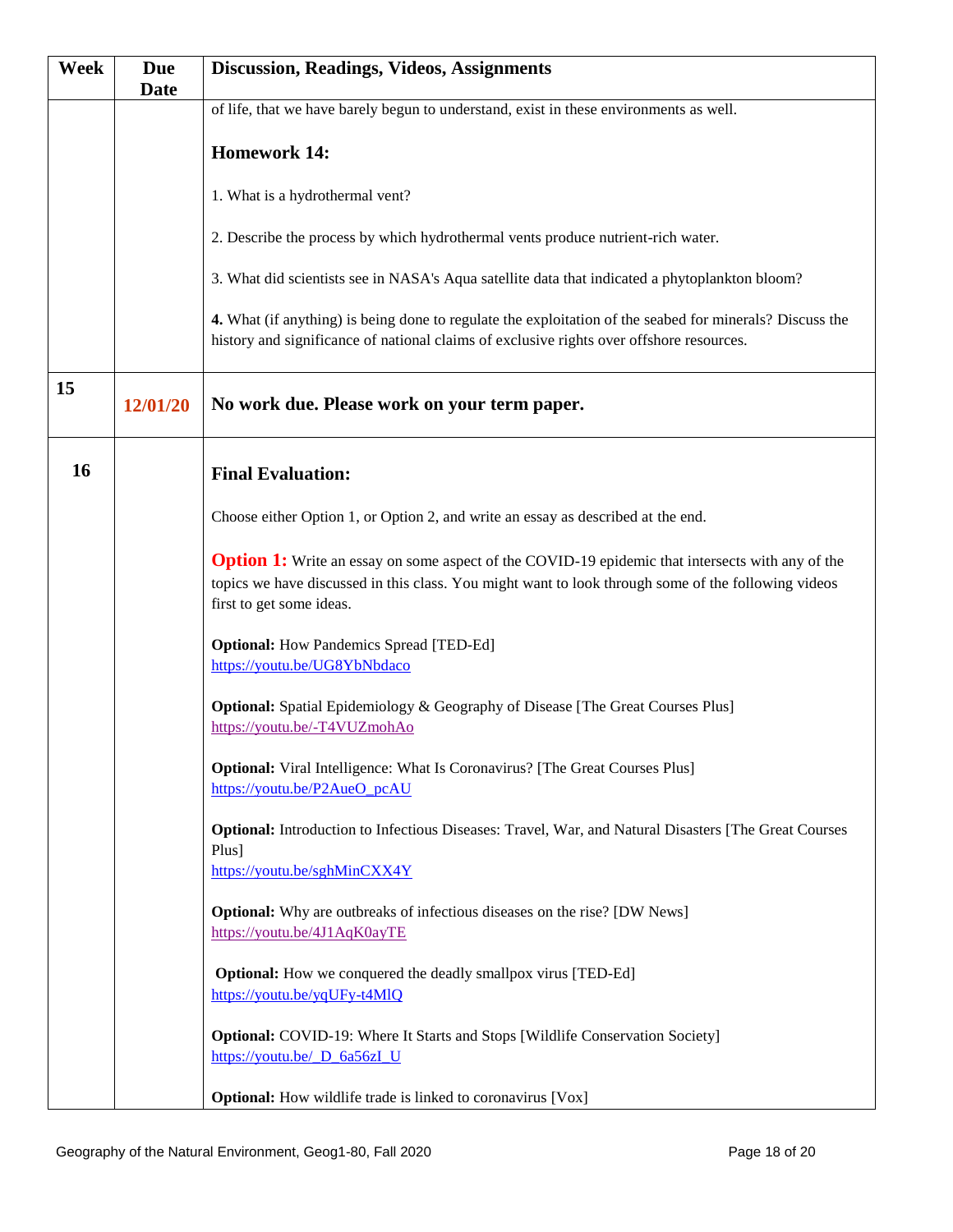| Week | <b>Due</b>  | <b>Discussion, Readings, Videos, Assignments</b>                                                            |
|------|-------------|-------------------------------------------------------------------------------------------------------------|
|      | <b>Date</b> |                                                                                                             |
|      |             | https://youtu.be/TPpoJGYlW54                                                                                |
|      |             | <b>Optional:</b> Covid 19 is causing a conservation crisis. Endangered species at risk [Evening Standard]   |
|      |             | https://youtu.be/CGJ9X2MGzxw                                                                                |
|      |             |                                                                                                             |
|      |             | Access How deforestation helps deadly viruses jump from animals to humans                                   |
|      |             | https://theconversation.com/how-deforestation-helps-deadly-viruses-jump-from-animals-to-humans-             |
|      |             | 139645                                                                                                      |
|      |             |                                                                                                             |
|      |             | Access: How Climate Change Is Contributing to Skyrocketing Rates of Infectious Disease [ProPublica]         |
|      |             | https://www.propublica.org/article/climate-infectious-diseases                                              |
|      |             |                                                                                                             |
|      |             | Option 2: Write an essay on regional vulnerabilities to climate change and climate refugees. Again,         |
|      |             | you might want to look through some of the following videos first, to get some ideas.                       |
|      |             |                                                                                                             |
|      |             | <b>Optional:</b> Climate Refugees: Nations under threat [CBS News]                                          |
|      |             | https://youtu.be/4MXoUbsswHY                                                                                |
|      |             |                                                                                                             |
|      |             | Optional: Fleeing climate change — the real environmental disaster [DW Documentary]                         |
|      |             | https://youtu.be/cl4Uv9_7KJE                                                                                |
|      |             |                                                                                                             |
|      |             | Here's an interesting report from Elizabeth White of the University of San Francisco's Geospatial           |
|      |             | Analysis Lab:                                                                                               |
|      |             | Optional: Watch: Exploring the relationship between Climate Change and Human Migration in Africa            |
|      |             | [USFGsAL]                                                                                                   |
|      |             | https://youtu.be/HtUw jvv3GU                                                                                |
|      |             |                                                                                                             |
|      |             | <b>Optional:</b> Climate Change: Rising Sea Levels + Coastal Megacities = Forced Migration [Big Think]      |
|      |             | https://youtu.be/s4UgekcYg2o                                                                                |
|      |             |                                                                                                             |
|      |             | (The transcript of Dr. Khanna's talk is available in the notes below the video if you open it in a separate |
|      |             | browser.)                                                                                                   |
|      |             |                                                                                                             |
|      |             | <b>Optional:</b> Climate change and migration: How do they connect? [DIEnewsflash]                          |
|      |             | https://youtu.be/t5SygtZCFzo                                                                                |
|      |             |                                                                                                             |
|      |             | <b>Optional:</b> Climate Change Impacts in Bangladesh [World Bank]<br>https://youtu.be/V3IL6Y1TDHo          |
|      |             |                                                                                                             |
|      |             | <b>Optional:</b> Climate refugees in Bangladesh [DW Documentary]                                            |
|      |             | https://youtu.be/co5uywe-1Z8                                                                                |
|      |             |                                                                                                             |
|      |             | <b>Optional:</b> Changing Climate, Moving People: A film on climate stress related migration [TERI]         |
|      |             | https://youtu.be/NjYR3LohMM0                                                                                |
|      |             |                                                                                                             |
|      | 12/09/20    | Choose either Option 1 or Option 2 and write a thoughtful term paper on some aspect of that topic. The      |
|      |             | paper should begin with an introduction to the topic, and a conclusion, but it need not be comprehensive.   |